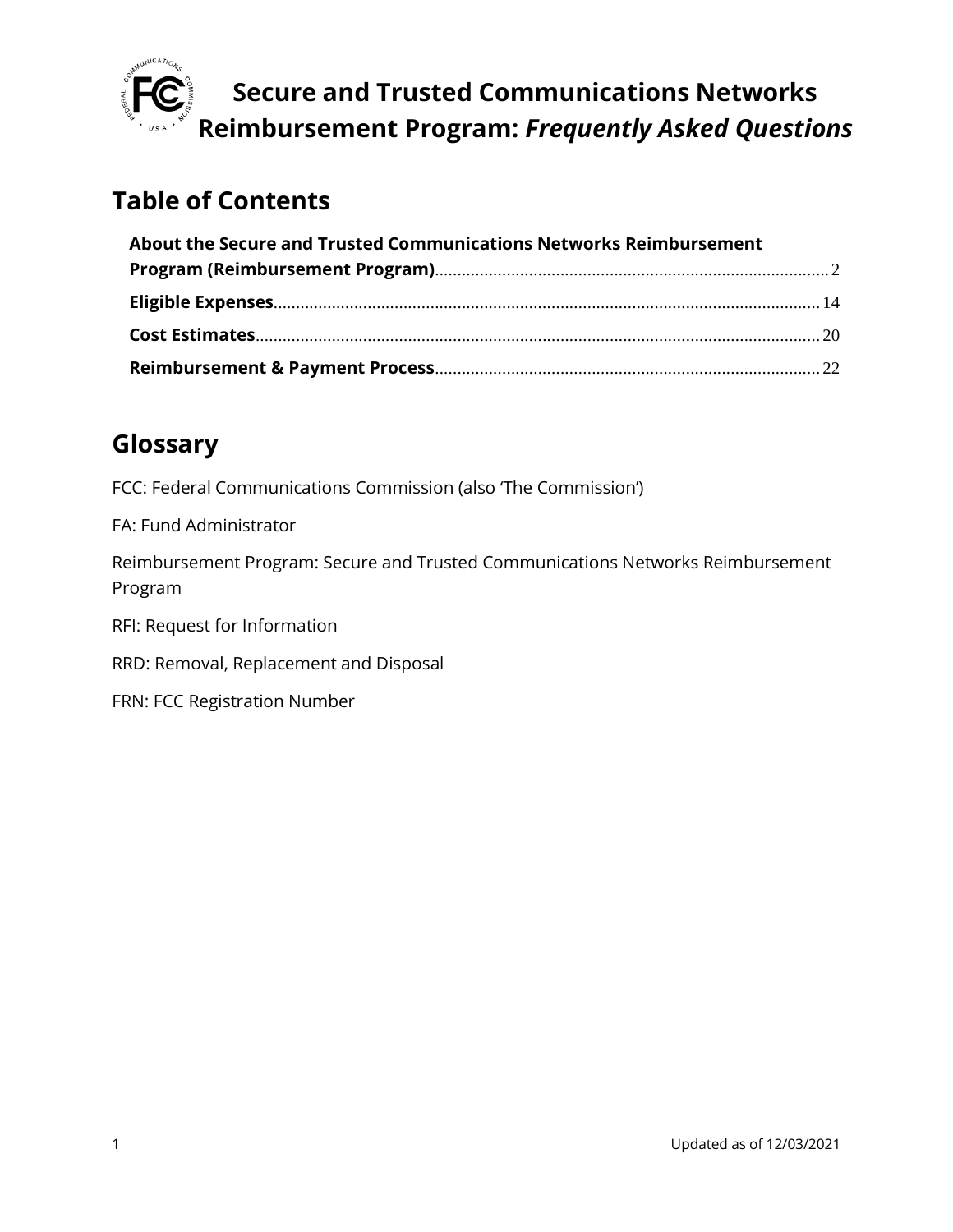

*Note: Any information, guidance, or advice provided in this FAQ constitutes informal guidance and should not be considered a final or binding FCC determination by FCC staff. See Applications of Mary Ann Salvatoriello, John Boyd, Holly Hill Broad. Co., Suzanne M. Wilson*, Memorandum Opinion and Order, 6 FCC Rcd 4705, 4708, para. 22 (1991).

## <span id="page-1-0"></span>**About the Secure and Trusted Communications Networks Reimbursement Program (Reimbursement Program)**

### *What is the Secure and Trusted Communications Networks Reimbursement Program (Reimbursement Program)?*

The Secure and Trusted Communications Networks Act of 2019 (Secure Networks Act) directs the Federal Communications Commission (FCC) to establish the Secure and Trusted Communications Networks Reimbursement Program (Reimbursement Program). The Reimbursement Program aims to secure the nation's communications supply chain and protect national security by reimbursing eligible Providers for the removal, replacement, and disposal of communications equipment and services that pose a threat to the security of our nation's communications networks.

Specifically, the Reimbursement Program will reimburse providers of advanced communications services with ten million or fewer customers for costs reasonably incurred for the removal, replacement, and disposal of covered communications equipment or services that pose a national security risk. Currently, covered communications equipment or services are limited to communications equipment or services produced or provided by Huawei Technologies Company (Huawei) or ZTE Corporation (ZTE) that were obtained by providers on or before June 30, 2020. In the Consolidated Appropriations Act, 2021 (CAA), Congress appropriated approximately \$1.9 billion in funding for the Reimbursement Program.

### *Who is eligible to participate in the Reimbursement Program?*

To be eligible to participate in the Reimbursement Program, you must be an advanced communications service Provider with ten million or fewer customers that obtained Huawei and/or ZTE equipment and services on or before June 30, 2020. The term "advanced communications service" means high-speed switched, broadband telecommunications capability that enables users to originate and receive high-quality voice, data, graphics, and video telecommunications using any technology with connection speeds of at least 200 kbps in either direction. In addition to Eligible Telecommunications Carriers (ETCs), Providers of advanced communications service could include schools,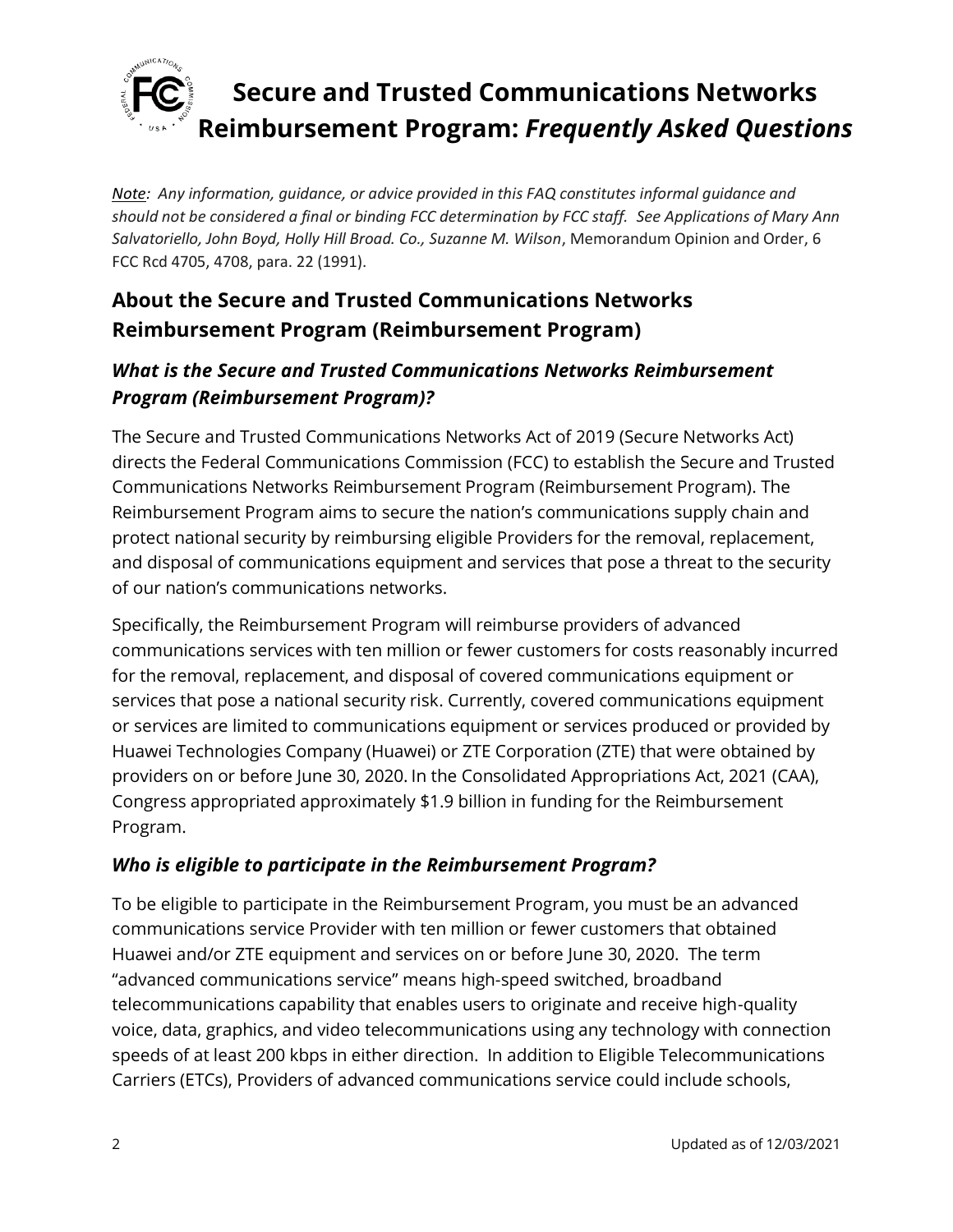

libraries or health care providers, or consortiums thereof, to the extent they provide such facilities-based broadband service to end users.

For purposes of determining eligibility, 'customers' means those customers of the Provider and customers of any affiliate that receive advanced communications services as of the date the application is filed. Providers may be asked to upload supporting documentation to prove their eligibility based on these criteria.

#### *How does the Reimbursement Program work?*

Generally, the Reimbursement Program follows the high-level steps below.

- a. *Providers* Confirm eligibility to participate in the Program based on eligibility requirements and identify covered Huawei and ZTE equipment and/or services in the network
- b. *Providers*  When the filing window opens, complete the FCC Form 5640 Application Request for Funding Allocation using the online filing portal, inclusive of eligibility and cost estimate information and associated supporting documentation
- c. *FCC & Fund Administrator* Review applications to determine completeness, eligibility, and reasonableness of cost estimates
- d. *FCC* Grants or denies applications
- e. *FCC* Issues funding allocation commitments to eligible Providers based on approved cost estimate submissions and notifies Providers of their allocation amount
- f. *Providers* Submit invoices and supporting documentation as actual costs are incurred<sup>1</sup>
- g. *FCC & Fund Administrator* Review Reimbursement Claim Requests based on actual invoices submitted and approve or deny requests as they are received
- h. *Department of Treasury* Issues reimbursement payments for approved Claim Requests

 $1$  Program participants must submit at least one reimbursement request within one year of allocation issuances. Failure to do so will lead to the allocation expiring and reverting back to the FCC fund for future filing windows. 47 CFR § 1.50004(g)(1).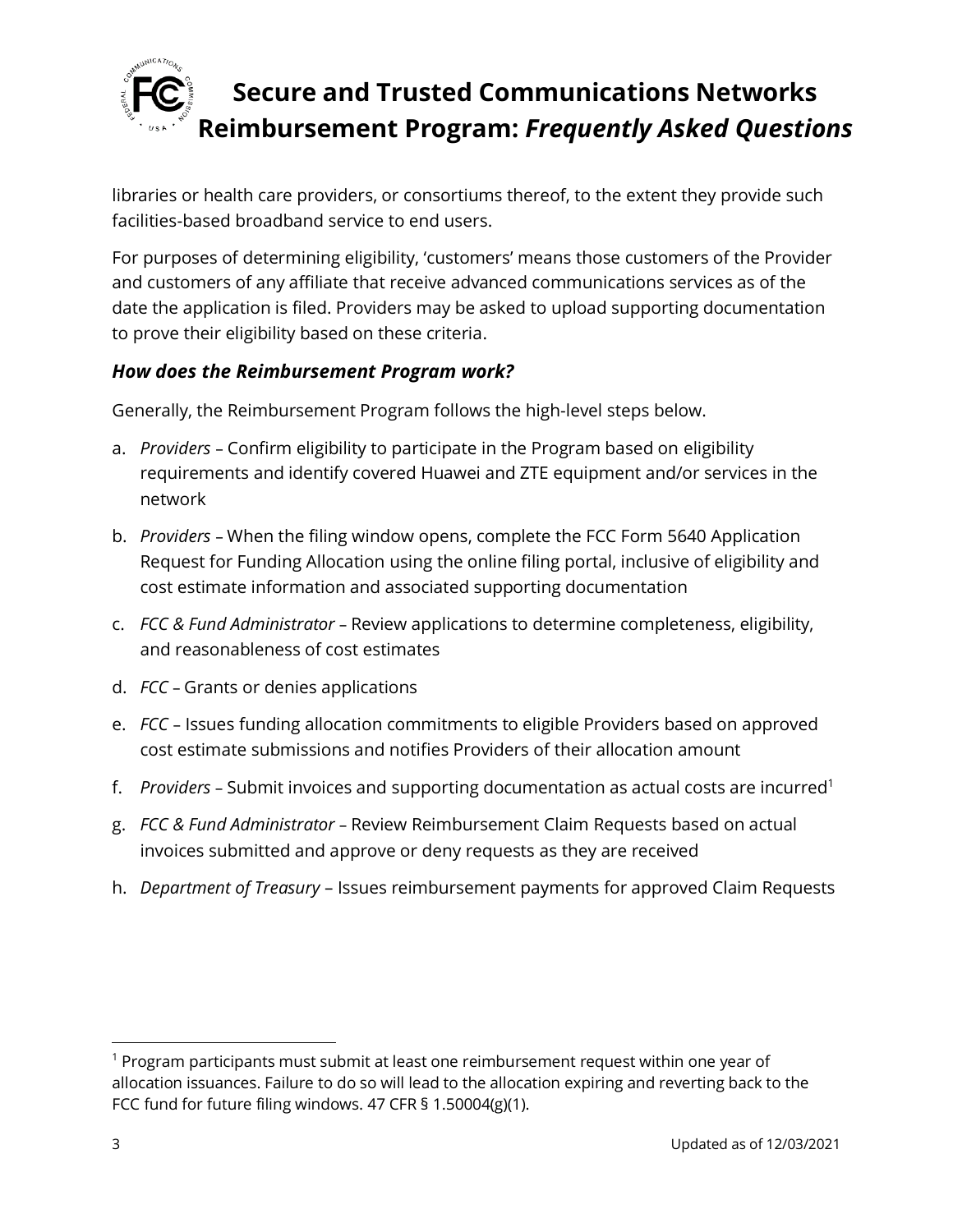

- i. *Providers –* Complete removal, replacement, and disposal (RRD) project within the mandated term<sup>2</sup>
- j. *Providers* File all Claim Requests by the Reimbursement Claim Request deadline
- k. *FCC & Fund Administrator* Confirm equipment replacement and disposal, perform audit and close out activities with Providers

More specific information will be released as the window for filing applications approaches, including updated versions of these FAQs, detailed user guides and training associated with application submission.

### *How do Providers apply to the Reimbursement Program and how can they prepare for the application process?*

The FCC will announce when the Reimbursement Program filing window will open via Public Notice. At that time, Providers that believe they are eligible to participate in the Program will utilize FCC Form 5640 Application Request for Funding Allocation, accessed via an online portal established by the FCC at  $fcc.gov/supplychain$ , to submit their applications.

Prior to the filing window opening, Providers that intend to submit an FCC Form 5640 Application Request for Funding Allocation are encouraged to visit the Reimbursement Program website, [fcc.gov/supplychain,](https://www.fcc.gov/supplychain) to obtain more information about the Program and eligibility requirements. Providers should review the *[2021 Supply Chain Order](https://www.fcc.gov/document/fcc-acts-protect-national-security-communications-supply-chain-0)*, the *[Reimbursement Program Policies and Procedures Public Notice](https://www.fcc.gov/document/fcc-announces-final-supply-chain-reimbursement-program-procedures)*, and the *[Cost Catalog](https://docs.fcc.gov/public/attachments/DA-21-947A4.pdf)* and begin to compile any vendor quotes, invoices and other documentation in preparation for their application submission. Providers should also confirm they are registered in SAM.gov. The [SAM.Gov Entity Registration Status Tracker,](https://sam.gov/content/status-tracker) https://sam.gov/content/status-tracker, provides information on existing registrations and the registration process. Providers are urged to initiate the registration process, or confirm their existing status, early as registration may take some time to complete.

Detailed user guides and training on the Form 5640 filing process will be provided ahead of the filing window opening.

 $2$  Program participants have one year after receiving their first funding disbursement to complete their removal, replacement, and disposal project (referred to as their RRD term), though there is a process through which Providers can request an extension. If granted, the extension would be the new RRD term.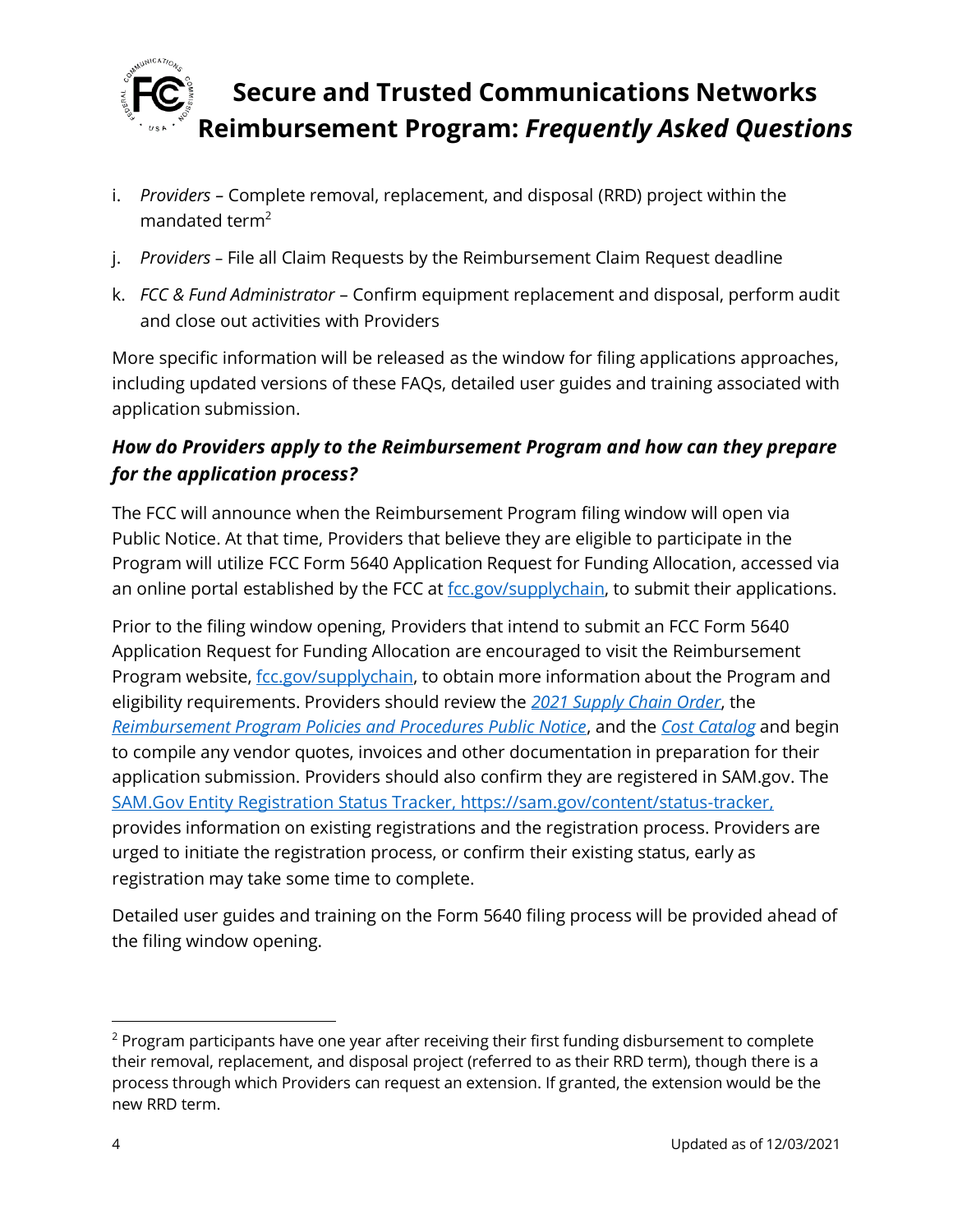

### *Are there any limitations with respect to number of locations, equipment or cost estimate submissions that will impact how a Provider must complete their FCC Form 5640 Application Request for Funding Allocation? 3,4*

Yes. Due to system limitations, Eligible Providers that anticipate exceeding any of the following limits will need to submit multiple applications using different FCC Registration numbers such that no one application exceeds any of these limits:

- Locations: 1,000
- **Equipment: 1,000 items (combined existing and replacement equipment)**
- Cost Estimates: 20,000

Though the maximum number of locations and equipment entries permitted for upload into the templates is 1,000, we recommend that Applicants only upload up to 500 locations and equipment entries at a time to avoid system performance issues. Applicants attempting to upload more than 500 locations and equipment entries with any one batch upload are likely to face significantly degraded system performance. To submit multiple applications, Providers may either submit separate applications for their subsidiaries (as opposed to submitting one application at the holding company level) or create multiple FRNs associated with one entity EIN/TIN. These approaches will both allow the Provider to stay under the limitations listed above, and also allow for having multiple people working on their submissions during the filing window as only one person can be in an individual application at any one time.

If Applicants choose to create additional/multiple FRNs they should:

- a. Provide an attachment of all related FRNs that can be considered during the review period.
- b. Provide the same required eligibility and cost estimate attachments with each application to prevent any delay in the review of each application.
- c. Use a consistent naming convention when establishing the new FRNs that somehow indicates the FRNs are associated, e.g., Applicants may organize their applications geographically, by distribution layer, or any logical manner and use an FRN naming conventions that reflects that decision.
- d. Use the same 'Real Party in Interest' FRN for each Applicant FRN.

<sup>3</sup> Added 10/20/2021

<sup>4</sup> Updated 12/03/2021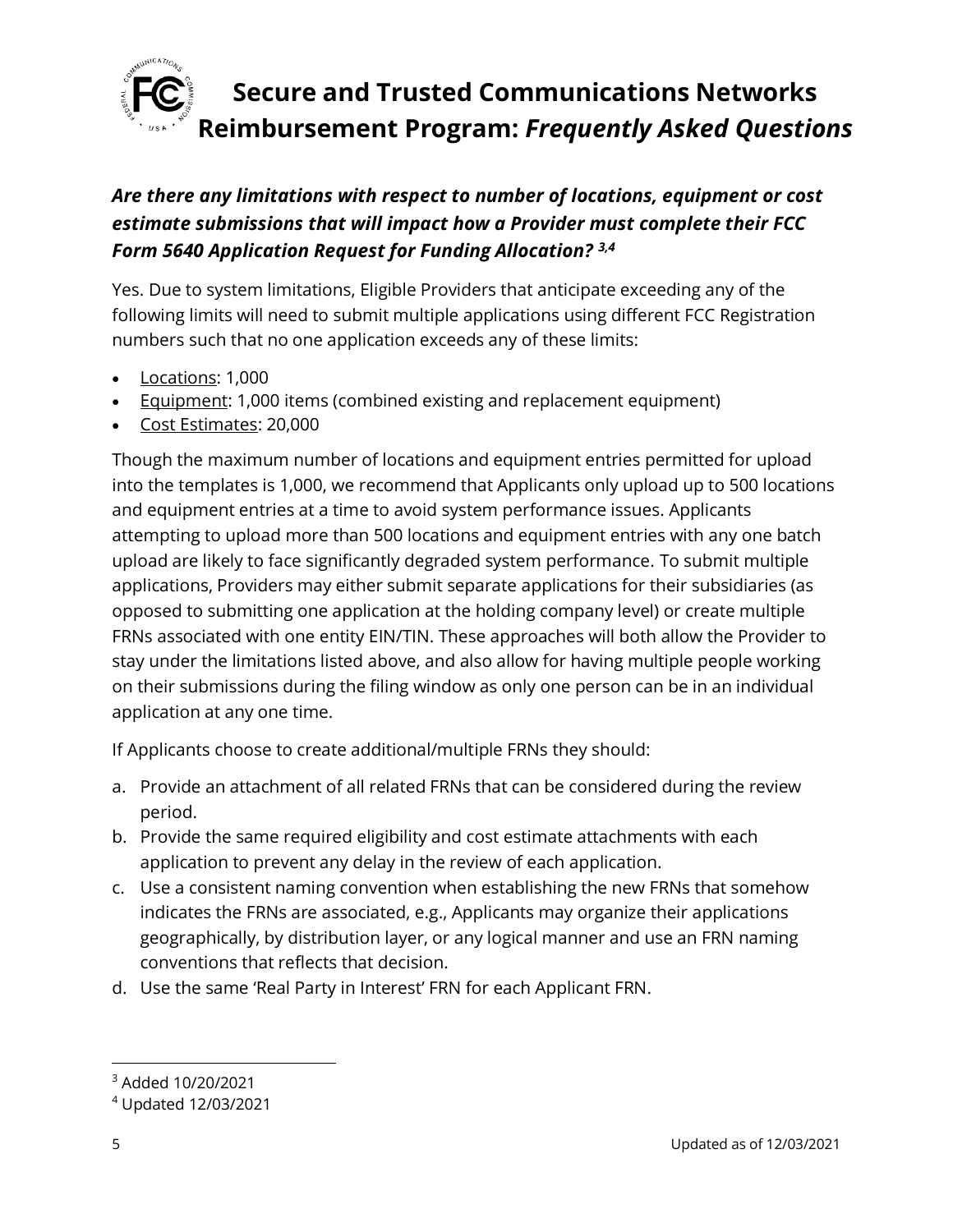

### *How can a Provider create multiple FRNs for use in creating multiple applications?<sup>5</sup>*

Applicants creating multiple FRNs for use in creating multiple FCC Form 5640 Applications should use the same TIN in the TIN field of each FRN registration filing. When creating new FRNs, please use a consistent naming convention for each new FRN that somehow indicates the FRNs are associated, e.g., Applicants may organize their applications geographically, by distribution layer, or any logical manner and use an FRN naming convention that reflects that decision. Providers may start the CORES registration process by visiting [https://apps.fcc.gov/coresWeb/publicHome.do.](https://apps.fcc.gov/coresWeb/publicHome.do)

#### *What and when is the Reimbursement Program filing window period?<sup>6</sup>*

The filing window is the period of time during which Providers can submit their application for participation in the Reimbursement Program. The FCC opened the Reimbursement Program filing window and began accepting applications on October 29, 2021 at 12:00 AM ET. The filing window will close on Friday, January 14, 2022 at 11:59 PM ET. Providers must have their application submitted, including eligibility documentation and all cost estimates, by the filing window close.

The FCC will treat all applications as if they were simultaneously received once the filing window closes. That is, there is no added benefit to filing early during the filing window as applications are processed simultaneously after the filing window closes and not on a first come, first served basis. Requests received outside of the filing window will not be accepted. The FCC and Fund Administrator will begin reviewing applications for eligibility and cost reasonableness after the filing window has closed.

### *During the filing window, can multiple users work on a single Applicant's FCC Form 5640 Application Request for Funding Allocation at the same time?<sup>7</sup>*

No. Only one user can work inside the application at a time. Providers concerned about their ability to complete the application within the filing window or that will exceed 1,000 locations, 1,000 equipment items (combined existing and replacement), or 20,000 cost estimates may do one of the following, as applicable:

<sup>5</sup> Added 10/20/2021

<sup>6</sup> Updated 12/03/2021

<sup>7</sup> Added 10/20/2021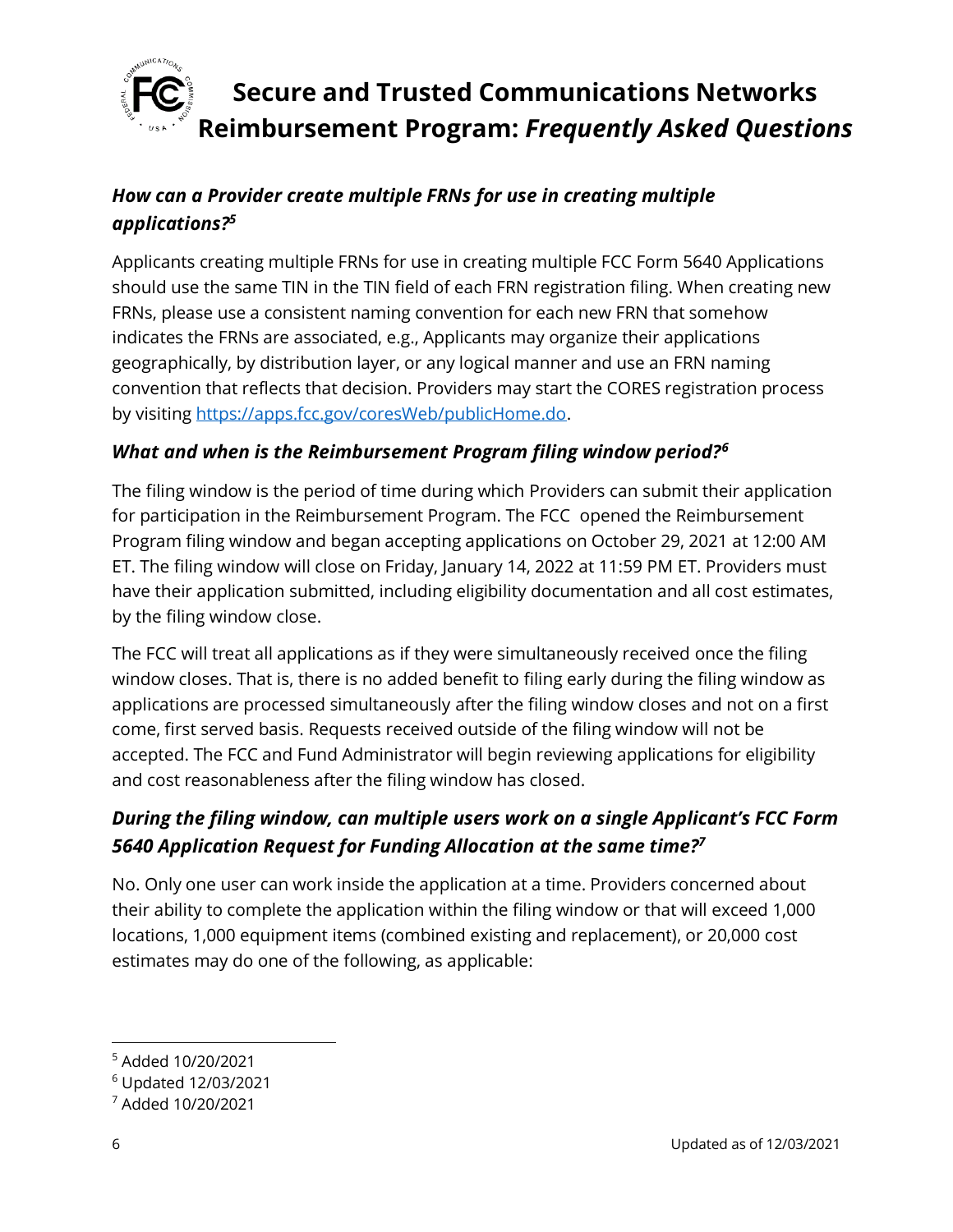

- 1. Applicants with multiple eligible subsidiaries should apply at the subsidiary level, as opposed to the Holding Company level, using the FRN of each subsidiary for separate applications. This will allow unique users to work on each application and could avoid reaching the limitations listed above.
- 2. Applicants may also create multiple FRNs associated with one entity EIN/TIN. This will allow the Applicant to create multiple applications, one for each FRN, enabling unique users to work on each application. If Applicants choose to create additional/multiple FRNs they should:
	- a. Provide an attachment of all related FRNs that can be considered during the review period.
	- b. Provide the same required eligibility and cost estimate attachments with each application to prevent any delay in the review of each application.
	- c. Use a consistent naming convention when establishing the new FRNs that somehow indicates the FRNs are associated, e.g., Applicants may organize their applications geographically, by distribution layer, or any logical manner and use an FRN naming conventions that reflects that decision.
	- d. Use the same 'Real Party in Interest' FRN for each Applicant FRN.

The FCC Form 5640 Application Request for Funding Allocation will also allow for Excel batch uploads for the locations, equipment, and cost estimate sections of the application. These templates can be completed offline, outside the SCRP Filing Portal, so that multiple users can work within the same template or on multiple versions of the same template and then combine. The completed batch files can then be uploaded into the FCC Form 5640 application.

### *What forms of documentation will be required as part of my application to support eligibility and documentation of existing equipment?*

The FCC Form 5640 Application Request for Funding Allocation contains a number of questions related to eligibility and documentation of the Applicant's Huawei and ZTE equipment and services obtained on or before June 30, 2020 that is subject to removal, replacement, and disposal.

*Provider of Advanced Communications Service*. Eligibility, as to whether an Applicant is a provider of advanced communications service, will be validated using FCC Form 477 Local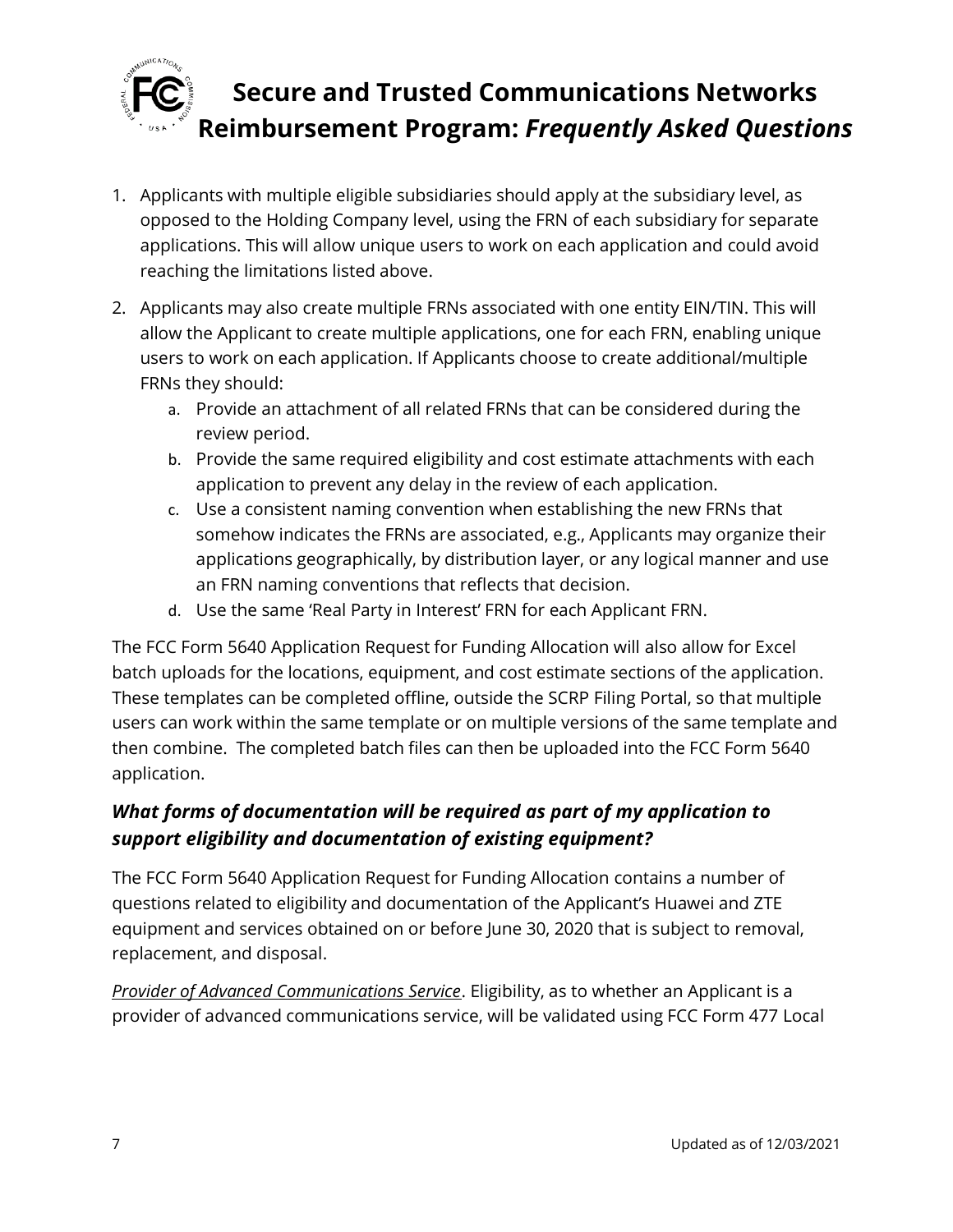

Telephone Competition and Broadband Reporting filing information.<sup>8</sup> Applicants not identified as recently filing an FCC Form 477 should be prepared to provide supporting documentation demonstrating their eligibility. Supporting documentation could include:

- Information from the Applicant's website describing services provided to customers
- A catalog of services provided to customers
- Annual public financial reports demonstrating number of customers and/or broadband services provided

*Covered Huawei/ZTE Equipment*. To be eligible for the Reimbursement Program, Applicants must show they have Huawei and ZTE equipment or service that was obtained on or before June 30, 2020. The FCC Form 5640 requires Applicants to identify their existing Huawei/ZTE equipment (e.g., identifying make and model and serial number when available) and date when obtained. Supporting documentation is required, which could include:

- Architecture or network configuration diagram(s) combined with forms of supporting documentation
- Equipment inventory lists with asset level identification (e.g., serial number(s))
- Equipment specifications for existing equipment
- Purchase orders or other documentation (e.g., invoices) that provide equipment specifications and date purchased
- Photographs of equipment

## *What equipment or service location information are Providers required to provide in their application?<sup>9</sup>*

Each equipment or service will need to correlate to a specific location. As such, Applicants are required to upload specific location information for each site, including:

- Location Name
- Latitude of Location (using WGS84 datum for latitude coordinates)

 $8$  All facilities-based broadband providers are required to file data with the FCC twice a year, using the FCC Form 477, on where they offer Internet access service at speeds exceeding 200 kbps in at least one direction.

<sup>9</sup> Revised 10/20/2021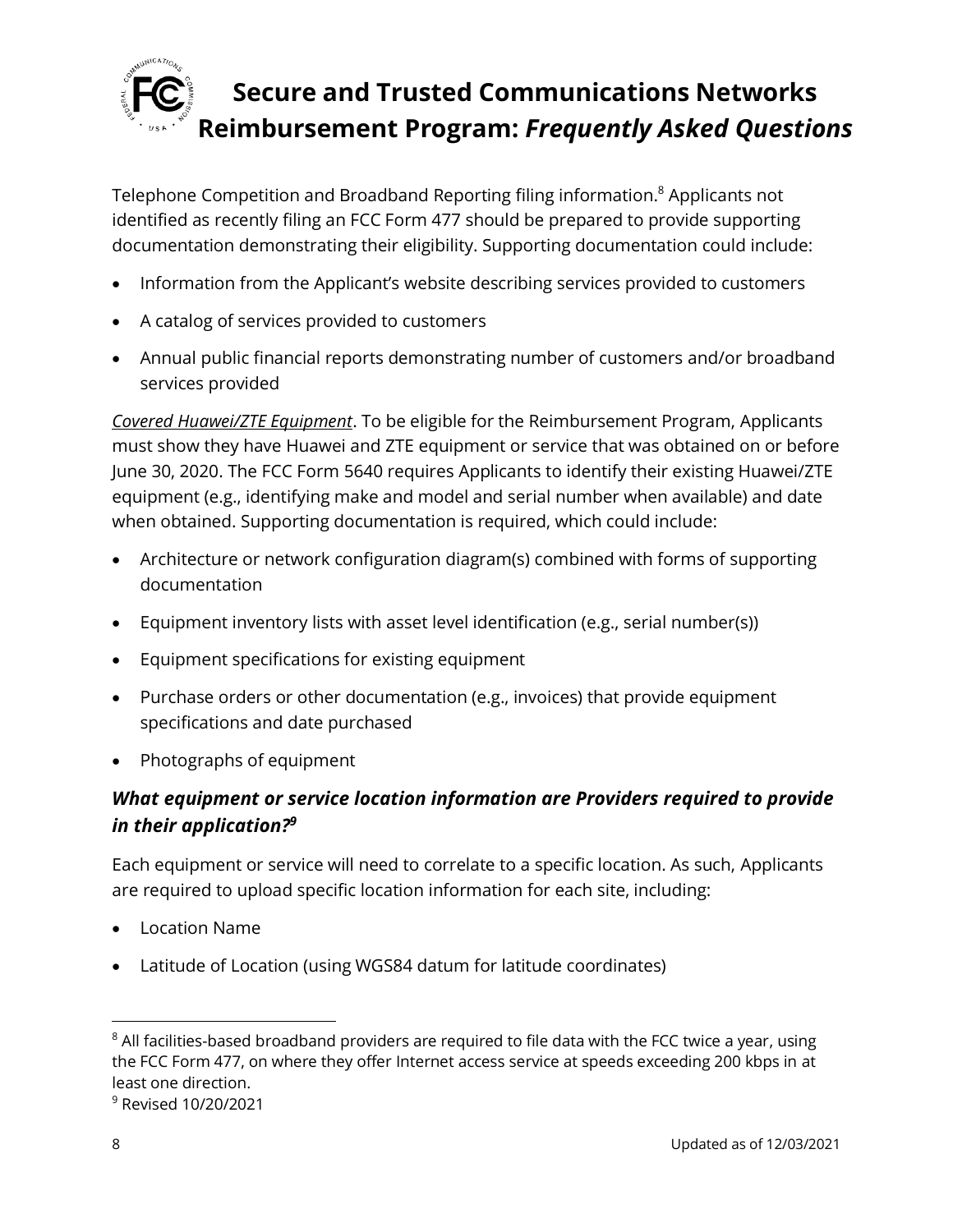

- Longitude of Location (using WGS84 datum for longitude coordinates)
- Location Address (Number & Street, City, State, and Zip Code)
- Location Address if No Postal Address is Available (a location description is permissible in situations where a postal address is not available)
- Type of Site Location (i.e., cell site, mobile switching center, central office, network operations center, headquarters, or other (if selecting other a brief description is required))

This applies both to cell sites and office locations that may be the location for network core equipment.

Multiple locations and existing equipment can be added via bulk upload.

## *Will there be the ability for Providers to batch upload their site locations, equipment, and cost estimates in their application?<sup>10</sup>*

Yes, Excel templates will be available for download within the FCC Form 5640 Application Request for Funding Allocation to allow Applicants to bulk upload multiple locations and existing and replacement equipment and/or services as well as cost estimates for replacement equipment. Cost estimates can *only* be entered via Excel batch upload and must be consolidated into one Excel template prior to uploading into the Form 5640.

### *Should Providers file at the holding company level or the individual/subsidiary level?<sup>11</sup>*

Providers are encouraged to submit a single, consolidated application at the holding company level (as long as doing so will not result in an application that exceeds 1,000 locations, 1,000 equipment/services items or 20,000 cost estimates); however, they are permitted to submit at the individual/subsidiary level.

If applying at the subsidiary level, Providers will be required to identify their holding company FCC Registration Number (FRN) under the "Real Party in Interest" Information section of FCC Form 5640.

If applying at the holding company level, Providers will need to provide a listing of the FRNs of the subsidiaries covered by their application. This can be included as an attachment in

<sup>10</sup> Revised 10/20/2021

<sup>11</sup> Revised 10/20/2021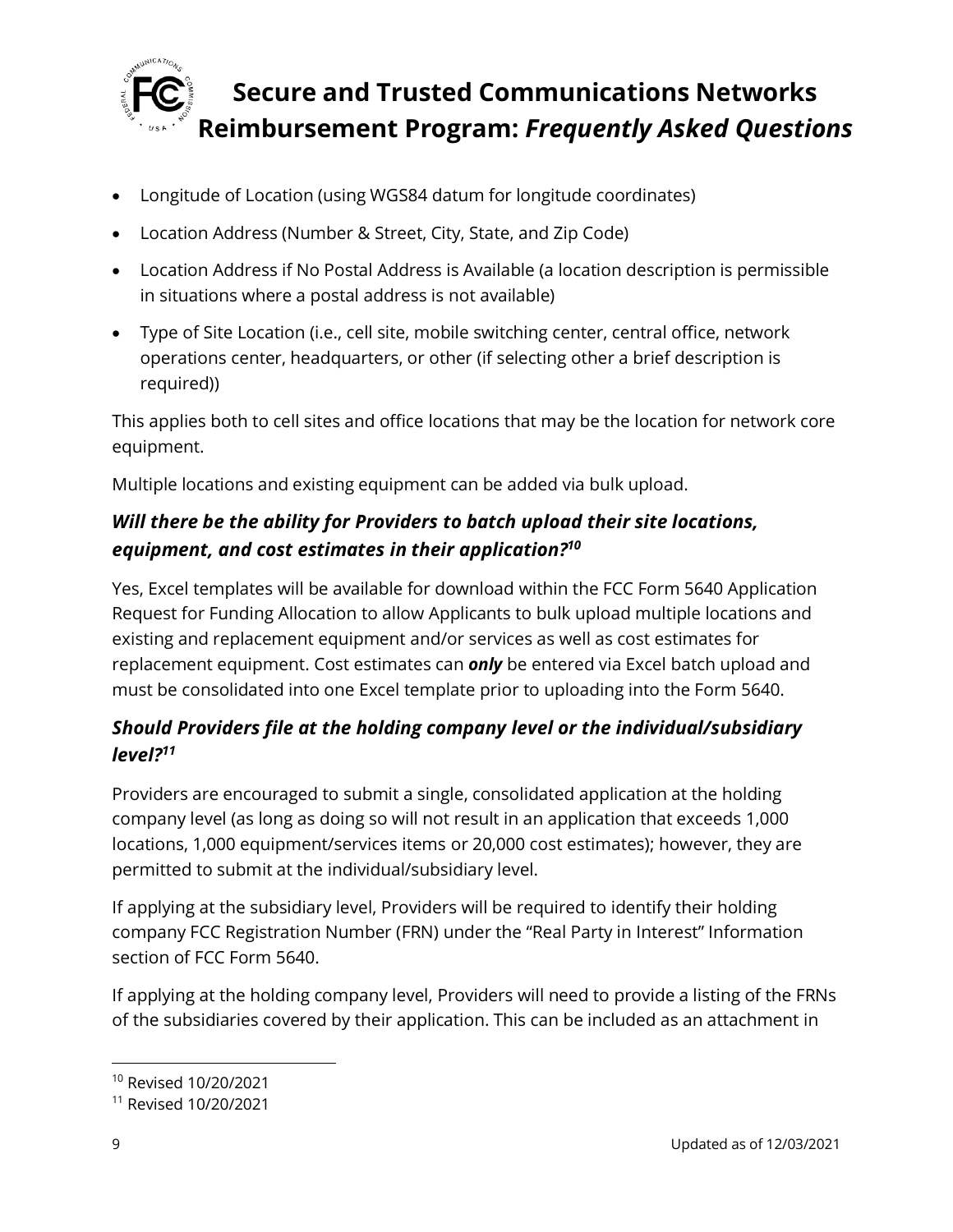

the application. In this case, the Provider's FRN and the "Real Party of Interest" FRN will be the same.

### *What Applicant information is automatically considered confidential in Form 5640?<sup>12</sup>*

Consistent with the Freedom of Information Act (FOIA) and the FCC's implementing rules, the FCC will treat certain information in the FCC Form 5640 Application as presumptively confidential and will withhold such information from routine public inspection, including:

- Detailed accounting information on the covered communications equipment or services removed, replaced, and disposed of, and the replacement equipment or services purchased, rented, leased, or otherwise obtained using Reimbursement Program funds;
- Vendor price quotes;
- Equipment or services location, including address, latitude/longitude, etc.;
- Removal or replacement plans that include sensitive information;
- Specific equipment or service type;
- Other provider-specific information;
- Specific timeline for the permanent removal, replacement, and disposal of covered communications equipment and services.

For additional information on what information is considered "confidential," please consult the *2021 Supply Chain Order* at 23-25, paras. 66-70.

## *Will Providers have the option to submit confidential versions of their timeline and plan documentation?<sup>13</sup>*

Applicants will have the option to request confidential treatment for these attachments in FCC Form 5640 by uploading a request for confidentiality. Consistent with the Freedom of Information (FOIA) and the Commission's rules, attachments properly designated as "confidential" will be withheld from routine public inspection, whereas attachments designated as "public" may be made publicly available. If applicants would like to provide a confidential version of their documents to be withheld from routine public inspection, they will have to check the box "Does the applicant request that some or all of the contents of the plan be kept confidential" under the appropriate Timeline or Plan section of the form. From there, additional upload boxes will populate and Program Participants can upload

<sup>12</sup> Added 10/20/2021

<sup>13</sup> Added 10/20/2021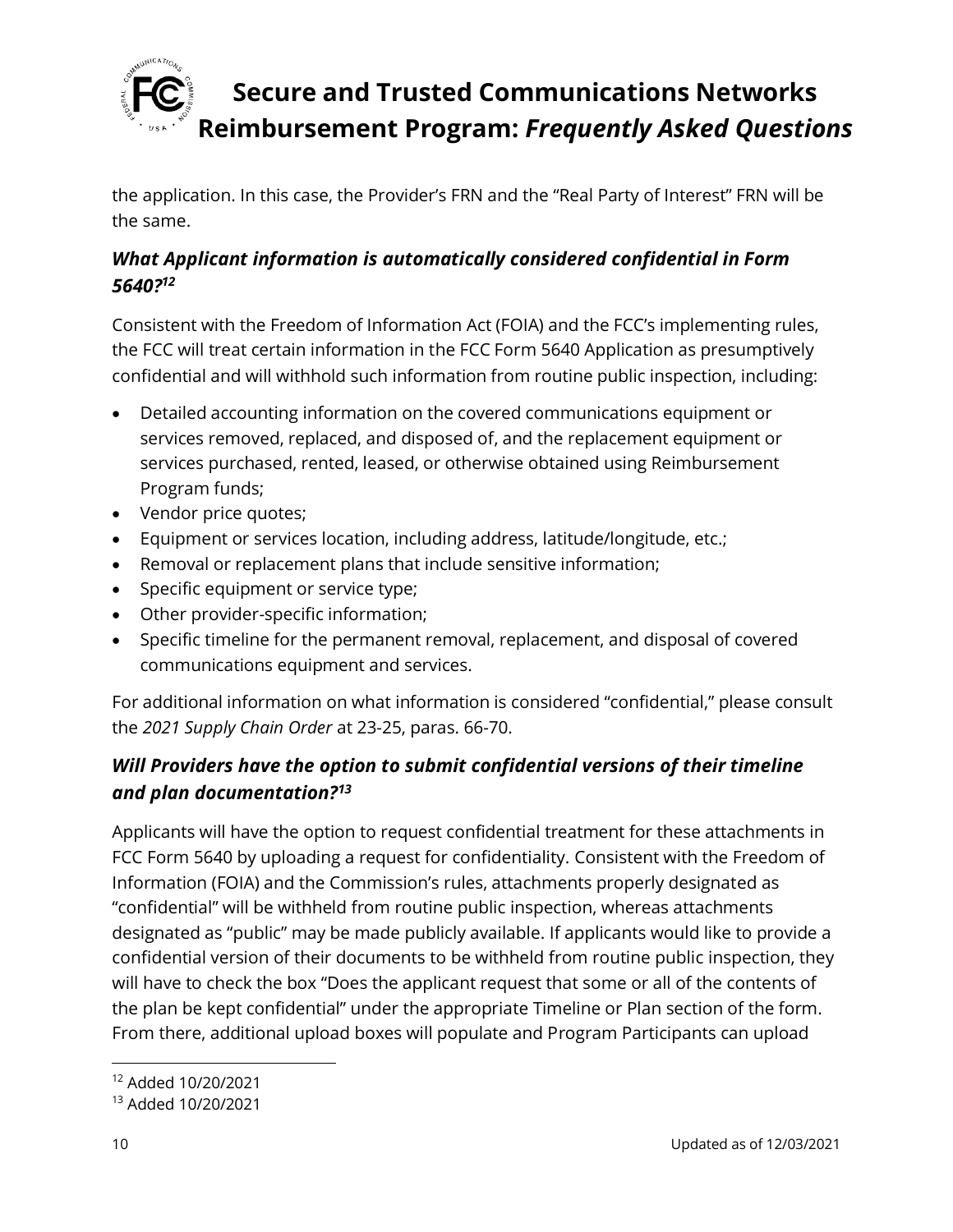

their confidential documents in addition to their redacted versions. Please note that if a Program Participant chooses to provide confidential documents, they are also required to upload a request for confidentiality.

For additional information on requests for confidentiality, please consult the *FCC Form 5640 User Guide*.

### *When will Providers know if they are eligible to participate in the Reimbursement Program?*

Applicants deemed eligible will be informed at the end of the application review period, which is anticipated to be completed in early Q2 2022.<sup>14</sup> At this time, they will receive notice of their allocation amount, which will be reflected in the online portal, communicated to them by email, and included in periodically released public notices. As more specific dates associated with Reimbursement Program milestones are known, they will be communicated via the [Reimbursement Program website.](https://www.fcc.gov/supplychain)

Applicants determined to be ineligible will receive communication(s) throughout the application review period and will be provided an opportunity to cure any application defects prior to a final determination.

### *When can Providers expect to know their allocation amount?*

Eligible Reimbursement Program Participants will be informed of their allocation amount at the end of the application review period, which is anticipated to be completed in early Q2 2022. Reimbursement allocation amounts will be accessible via the online portal, communicated to successful Applicants by email, and included in periodically released public notices. As more specific dates associated with Reimbursement Program milestones are known, they will be communicated via the [Reimbursement Program website.](https://www.fcc.gov/supplychain)

#### *When can Providers begin submitting invoices for reimbursement?*

Participants can begin submitting reimbursement claim requests as soon as they receive their funding allocation, which is anticipated to occur in Q2 2022. As more specific dates associated with Reimbursement Program milestones are known, they will be communicated via the [Reimbursement Program website.](https://www.fcc.gov/supplychain)

 $14$  The FCC is required to act on applications within 90 days of submission. The FCC may extend this review period by 45 days if circumstances warrant such an extension.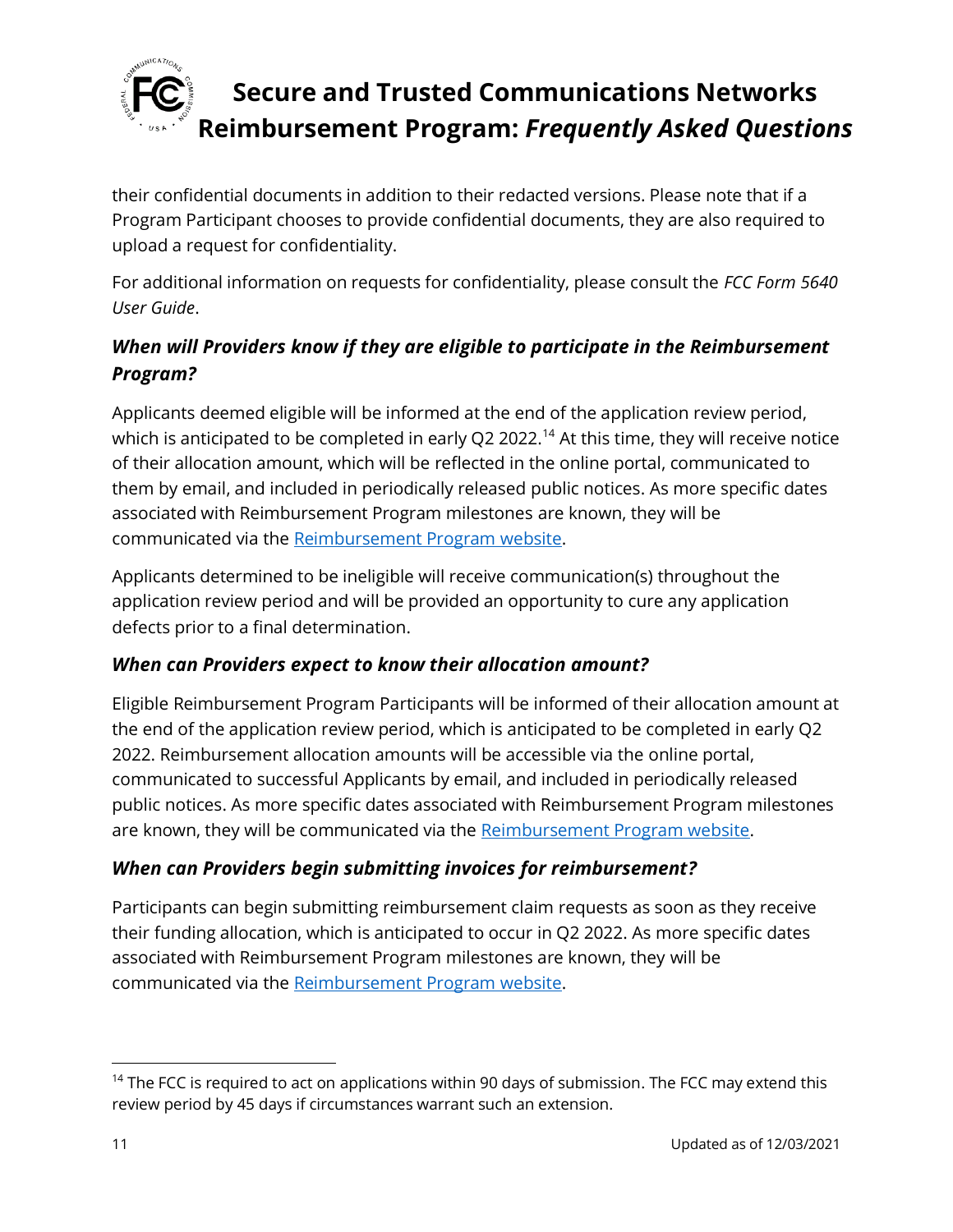

Participants must file at least one FCC Form 5640 Reimbursement Claim Request no later than one year after the FCC approves their Application Request for Funding Allocation. Failure to file within the one-year period will result in the FCC reclaiming the Participants funding allocation. Participants can continue to file Reimbursement Claim Requests during the removal, replacement, and disposal (RRD) term and up until 120 days following the end of the Participant's RRD term. Participants should note, however, that costs can only be incurred through the end of their RRD term (i.e., costs incurred after expiration of the RRD term are not eligible for reimbursement).

### *How will the FCC and Fund Administrator guard against Fraud, Waste, and Abuse?*

In addition to the FCC maintaining records and a rigorous reimbursement claim approval process, Participants may be subject to a variety of audits, site visits, and proof of payment requests during the close out process to assist the FCC and Fund Administrator in guarding the Reimbursement Program against fraud, waste, and abuse.

Audits may be conducted by various oversight bodies, including but not limited to, the FCC Office of Inspector General (OIG), Government Accountability Office (GAO), or U.S. Department of Treasury. A Participant has an ongoing obligation to retain documentation supporting its requests for reimbursement for a period that extends 10 years after the date it receives its final payment from the Reimbursement Program Fund.

Reimbursements will only be made for actual costs incurred as evidenced by a legitimate third-party invoice provided as documented evidence. Each reimbursement claim submission requires the Participant to certify to its accuracy and compliance with the Reimbursement Program and FCC rules, and any applicable federal statutes.

#### *Where can Providers find more information about the Reimbursement Program?*

Additional information about the Reimbursement Program can be found on the Program website at [www.fcc.gov/supplychain.](http://www.fcc.gov/supplychain)

Providers may also contact the Reimbursement Program Fund Administrator email address at **SCRPFundAdmin@fcc.gov** with questions regarding the application and reimbursement request process or regarding actual submissions. Providers may also contact the Reimbursement Program Fund Administrator by calling (202) 418-7540 from 9:00 AM ET to 5:00 PM ET, Monday through Friday, except for Federal holidays.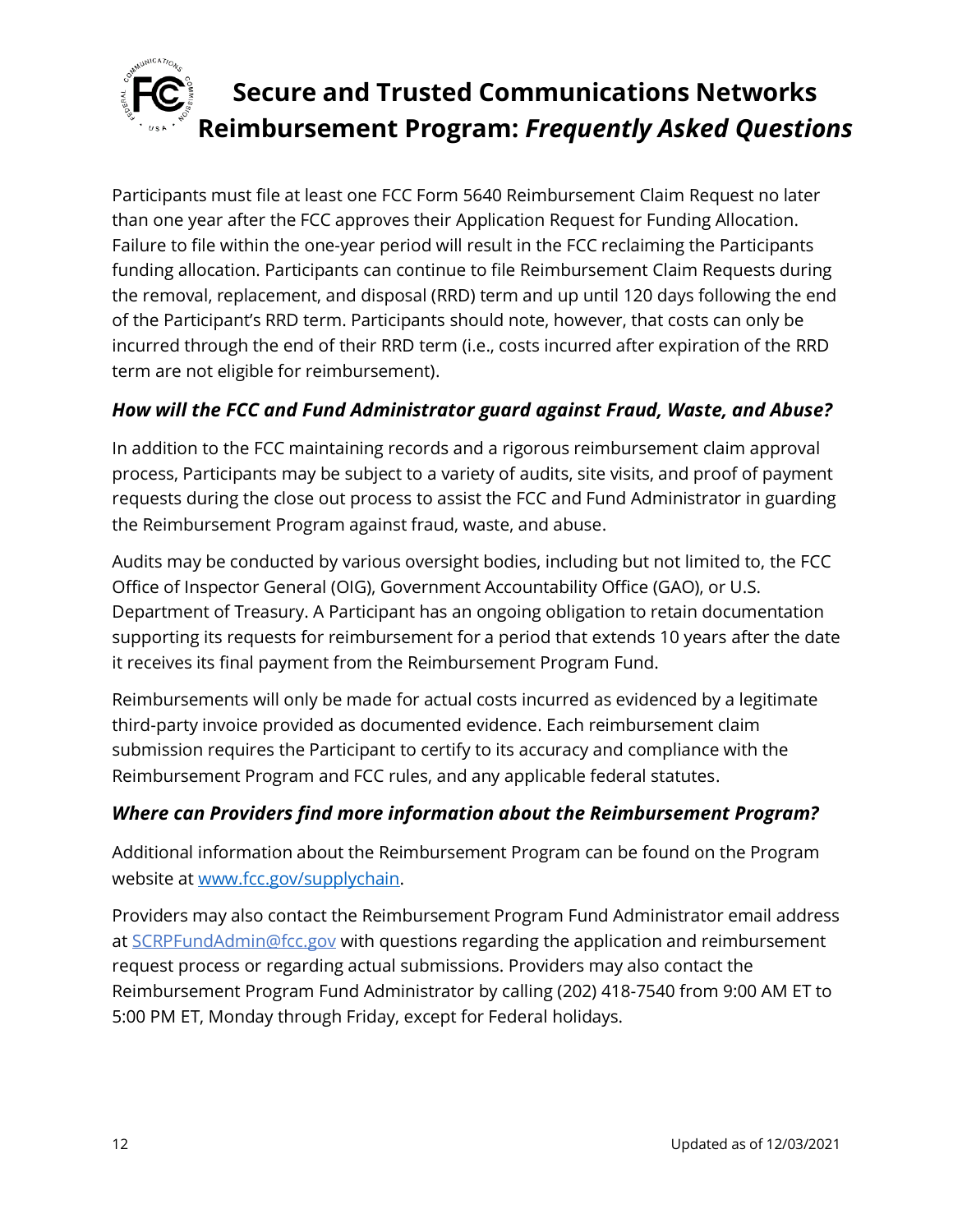

#### *What forms of documentation will be required to support cost estimates?*

Documentation to support cost estimates will be requested as part of your FCC Form 5640 Application Request for Funding Allocation. During the filing window, Applicants may use the Catalog of Eligible Expenses and Estimated Costs (the Cost Catalog) embedded in FCC Form 5640 to support requests if quotes or other documentation are not available at the time of submission. However, vendor quotes must be provided for costs not included in the Cost Catalog or for estimates that differ from the average cost estimates listed in the Cost Catalog. Also, vendor quotes must be provided for eligible expenses before the Participant will be reimbursed for actual costs.

#### *What documentation should Providers retain in order to comply with Reimbursement Program requirements?<sup>15</sup>*

In the *2020 Supply Chain Order*, the Commission advised Program Participants to retain all documentation related to their requests for funding reimbursement for actual expenses incurred (including relevant invoices and receipts) for a period of ten years. As such, Program Participants should retain documentation for each step of the removal, replacement, and disposal process in order to verify compliance with this requirement. As it relates to disposal effort in particular, Program Participants should:

- Retain shipping or transportation including detailed inventories supported by an affidavit, dates, locations, transportation service provider name, and means of transportation.
- Retain certificates of media disposition and certificates of destruction that will help Program Participants and the Commission verify compliance with their disposal and verification obligations.
- Maintain a chain of custody for removed covered communications equipment awaiting destruction or recycling and a detailed inventory of all items removed from a site.
- Maintain a detailed inventory of all items removed from a site. This inventory should be dated by the date of removal, include how the items are being destroyed, where the equipment is being shipped, and the means of transportation to the recyclers. This documentation could take the form of short affidavits, receipts for storage facilities, affidavits attesting to the storage conditions, and photographic or video documentation.

<sup>15</sup> Added 10/20/2021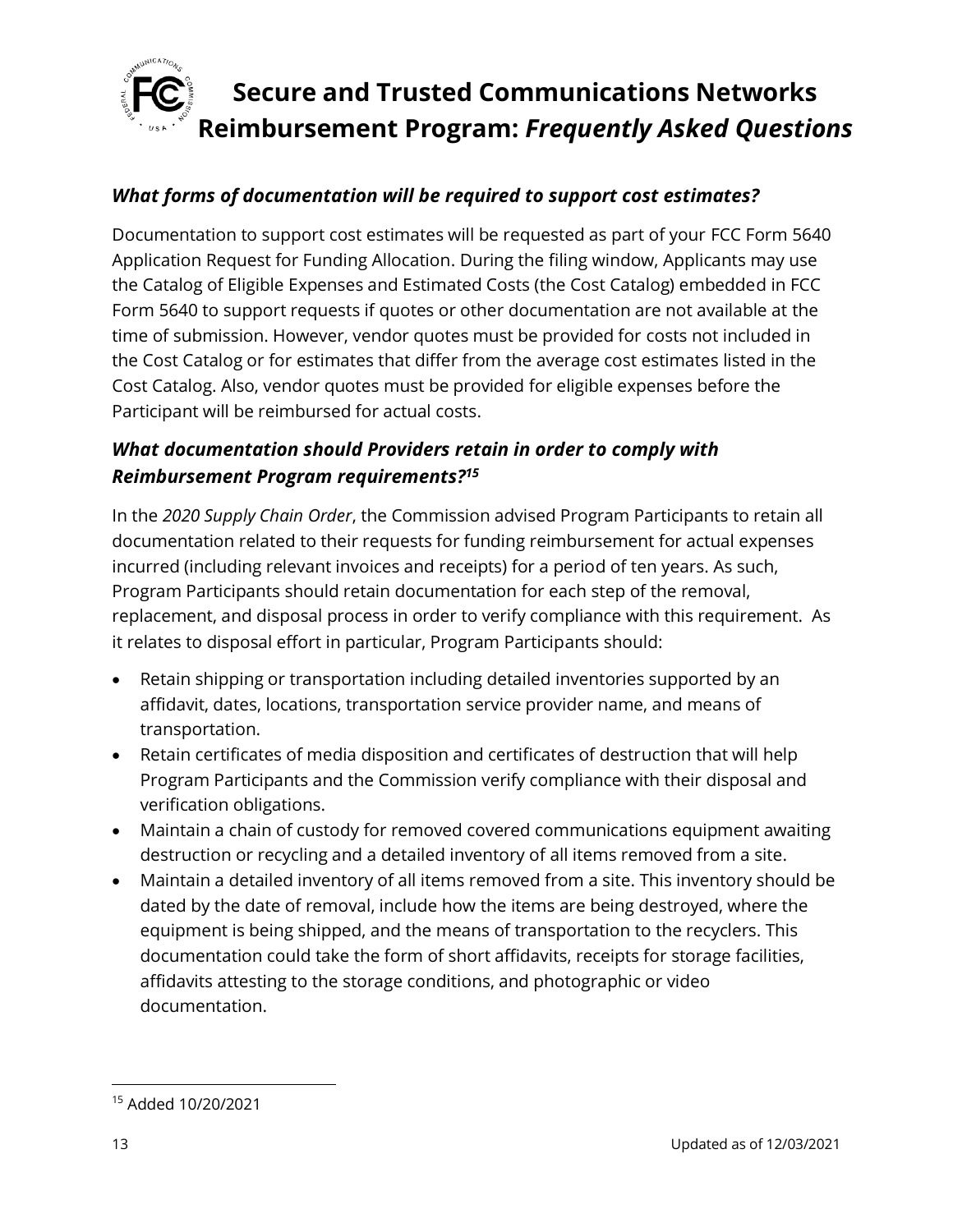

• Have the disposal company maintain sufficient documentation evidencing the destruction of the equipment. At a minimum, the disposal company should be able to provide the Program Participant with a certificate of destruction, where applicable.

## <span id="page-13-0"></span>**Eligible Expenses**

### *What costs are eligible for reimbursement within the Reimbursement Program?*

The Reimbursement Program will reimburse eligible Providers of advanced communications services for costs reasonably incurred for the removal, replacement, and disposal (RRD) of their Huawei and ZTE equipment and services obtained on or before June 30, 2020. RRD costs incurred prior to April 17, 2018 will not be reimbursable. Though reimbursement claims can be submitted for 120 days after the expiration of the RRD term, costs incurred after the expiration of the RRD term are ineligible for reimbursement.

The FCC considers the cost of replacement facilities 'reasonable' if the replacement facilities are comparable to those in use by the Provider prior to the RRD of covered communications equipment or service. Consideration of 'costs reasonably incurred' may necessarily be decided on a case-by-case basis by the FCC based on information provided as part of the application process.

The FCC recognizes that comparable replacements for older networks may not be available in the marketplace. For example, the FCC has said that replacing older mobile wireless networks with a 4G LTE equipment or service that is 5G ready will be treated as a comparable replacement. For additional information on comparable replacements and the treatment of technology upgrades, *see [Third Report & Order](https://www.fcc.gov/document/fcc-acts-protect-national-security-communications-supply-chain-0)*, FCC 21-86, paras. 86-92.

The FCC has developed a Cost Catalog that contains categories of costs expected to be incurred in the RRD process and provides a detailed list of the core and non-core equipment and services eligible for reimbursement (and their associated predetermined estimated costs). Applicants can rely on the average cost estimates identified in the Cost Catalog when completing their FCC Form 5640 Application Request for Funding Allocation. For costs not covered by the Cost Catalog, or if Applicants want to use a cost estimate that differs from the Cost Catalog, they must instead provide an individualized cost estimate supported by a vendor quote. The Cost Catalog can be found on the Reimbursement [Program website.](https://www.fcc.gov/supplychain) Providers are encouraged to consult the Cost Catalog prior to submitting their application.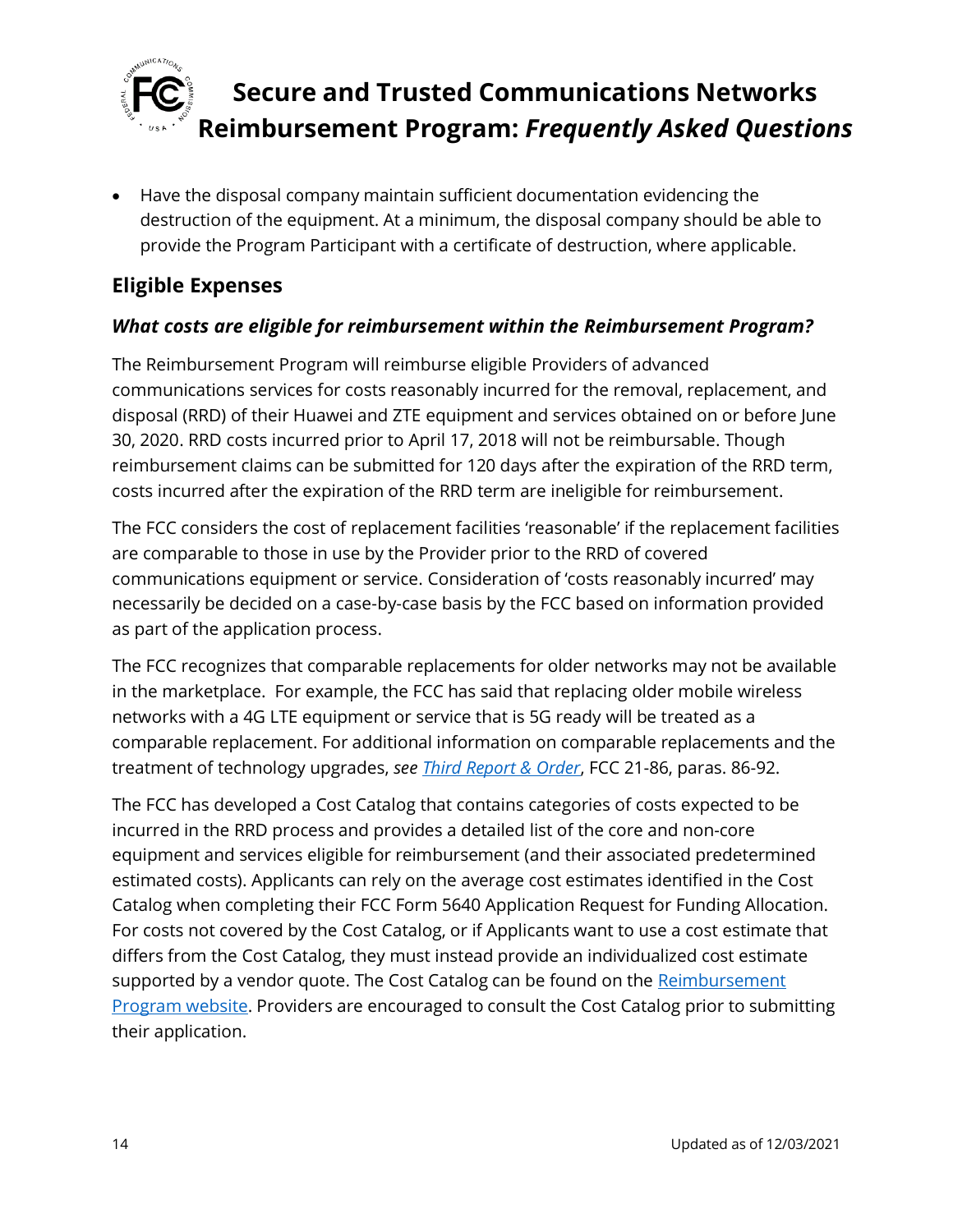

### *What costs are not eligible for reimbursement within the Reimbursement Program?*

*Technology Upgrades*. Reimbursement claims will be reviewed by the Fund Administrator and the Commission for eligibility and reasonableness. The FCC will only issue allocations and disbursements up to the amount of a comparable replacement using a "costs reasonably incurred" standard. Costs incurred above and beyond the reasonable cost of a comparable replacement will be borne by the Participant. Examples of technology changes that the Commission has said are technology upgrades and not comparable replacements are as follows:

- Replacing a microwave backhaul with fiber backhaul or replacing last-mile fixed wireless links with fiber-to-the-premises (FTTP) is considered a technology upgrade
- Replacement of fixed wireless links or RAO networks with fiber

When Reimbursement Program Participants seek to replace eligible covered communications equipment or service with a technology upgrade in excess of the costs of a comparable replacement, they will need to provide price quotes for a comparable replacement with their FCC Form 5640 Application Request for Funding Allocation and may not rely on the cost estimates contained in the Cost Catalog to estimate the cost of a comparable replacement.

*Customer Premises Equipment*. Separately, the Commission has determined that the replacement of non-Huawei or ZTE mobile handsets and other customer premises equipment, including Internet of Things devices, used by end users to access and utilize advanced communications services are not reasonably necessary to the removal, replacement, and disposal (RRD) of covered communications equipment or service. Accordingly, costs associated with the RRD of non-Huawei or ZTE customer premises equipment are ineligible for reimbursement under the Reimbursement Program. *See [Third](https://www.fcc.gov/document/fcc-acts-protect-national-security-communications-supply-chain-0)  [Report & Order](https://www.fcc.gov/document/fcc-acts-protect-national-security-communications-supply-chain-0)*, FCC 21-86, para. 94. In addition, the Wireline Competition Bureau has said, citing the Commission's language in the *[Third Report & Order](https://www.fcc.gov/document/fcc-acts-protect-national-security-communications-supply-chain-0)*, that wired (Wi-Fi) and wireless routers that constitute CPE are not reimbursable under the Program. *[Finalized](https://www.fcc.gov/document/fcc-announces-final-supply-chain-reimbursement-program-procedures)  [Forms Procedures Public Notice](https://www.fcc.gov/document/fcc-announces-final-supply-chain-reimbursement-program-procedures)*, DA 21-947, at 35, para. 100.

### *What is the purpose of submitting cost estimates?*

Approved cost estimates will serve as the basis for Reimbursement Program Participants' allocation determinations as well as a basis for the review of subsequent reimbursement claims. A Participant's allocation is the amount of funding set aside from the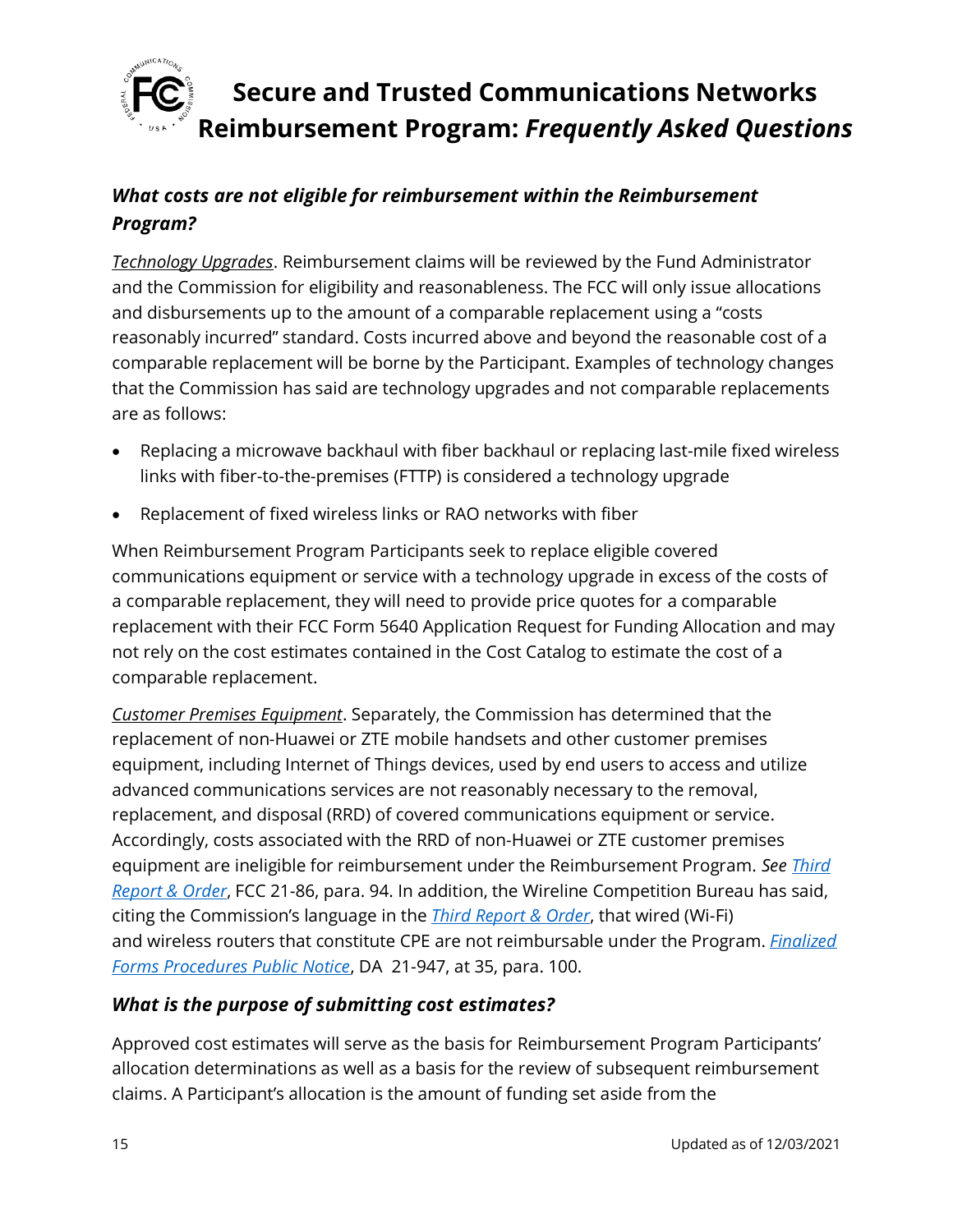

Reimbursement Program for the Participant to draw against as costs are incurred. To help the FCC and Fund Administrator determine a Participant's approved estimate amount, Providers must identify in their application both their existing equipment and/or services and the replacement equipment and/or services they intend to purchase or have purchased to complete their removal, replacement, and disposal (RRD) project. Reimbursement Program Participants can only receive funding disbursements for actual costs incurred, that are found reasonable, up to the amount of their funding allocation.

The FCC and Fund Administrator will review each cost estimate for reasonableness and ensure that the cost estimate is supported by either the Cost Catalog or vendor quotes or invoices. If additional information is needed, Participants will receive a Request for Information (RFI) for clarification or additional information via the online portal to the contact(s) on file. In order to provide a timely response to any RFIs, please ensure that the Contact Information provided in the application is up-to-date and accurate.

### *Are expenses related to financing a line of credit or bridge loan reimbursable?*

There may be instances when a Reimbursement Program Participant began the removal, replacement, or disposal (RRD) process prior to applying for and receiving their funding allocation from the Reimbursement Program and obtained a line of credit or bridge loan to do so. In such instances, the origination fees, commitment fees, and other fees and expenses associated with that loan may be reimbursable up until the time of allocation. These costs will be considered on a case-by-case basis and Participants will need to submit supporting documentation, including a brief cover letter detailing the need for the line of credit or bridge loan, how that funding is being utilized, and demonstrating that reimbursement is being sought only for fees incurred pre-allocation. All such fees incurred after a Participant receives their allocation will carry a presumption of being unreasonable and accordingly, will not be reimbursed.

### *Are temporary/interim facilities reimbursable?*

Yes, if a Provider requires interim facilities to meet its RRD term or avoid prolonged downtime during the transition, then interim facilities may be reimbursable. Circumstances will be considered on a case-by-case basis.

### *Is construction of a new tower reimbursable?*

Costs associated with a new tower may be reimbursable and will be considered on a caseby-case basis. If a structural analysis of a tower concludes that the tower cannot be reinforced to support a new piece of equipment, the Provider should determine whether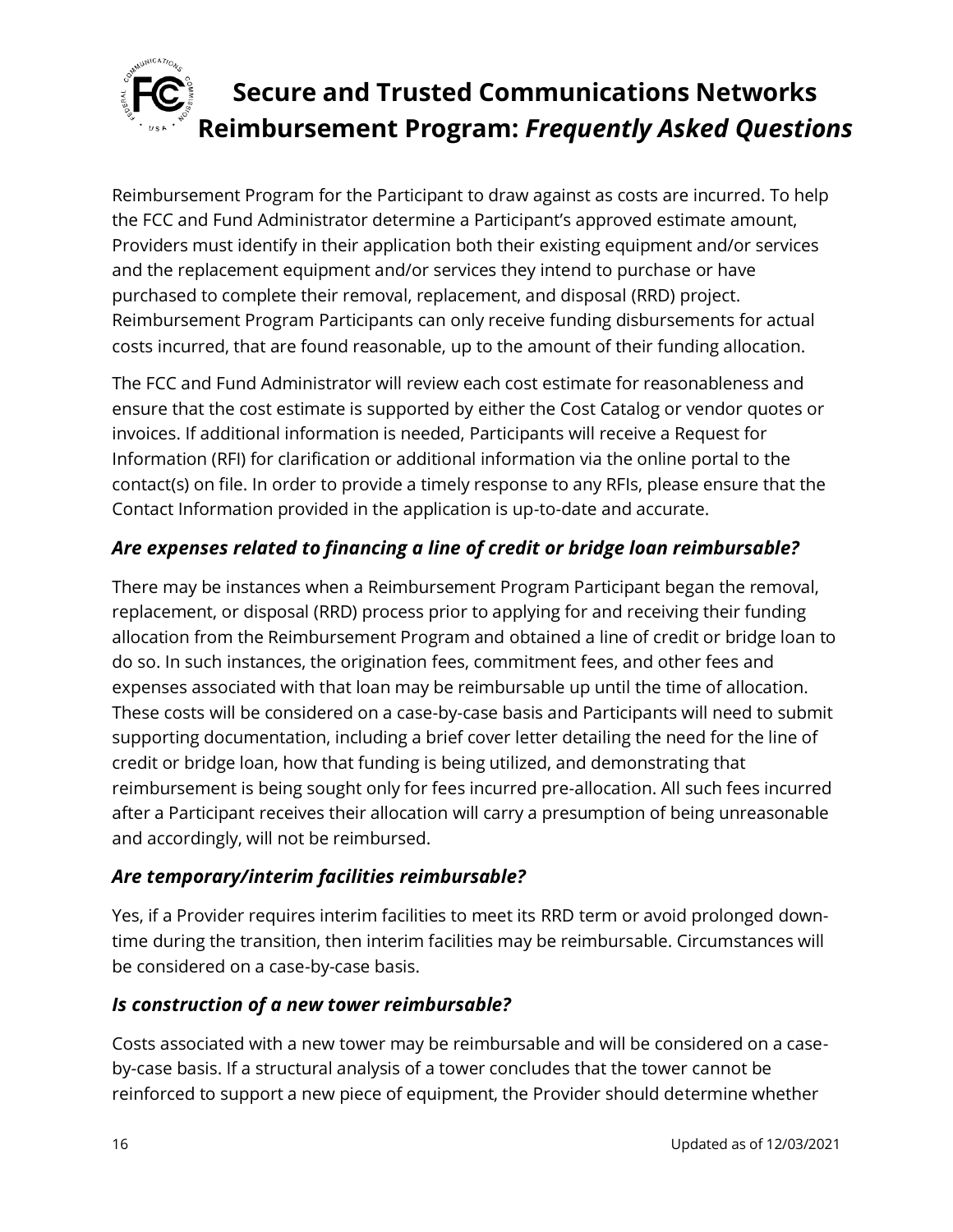

there are other options available besides constructing a new tower that will allow it to complete its equipment replacement within its RRD term. Any Reimbursement Program Participant seeking reimbursement for tower construction will be required to submit documentation, such as a statement signed and with the seal of an accredited structural engineer, certifying the results of a tower study, along with their cost estimate to erect the new tower.

### *Can Providers be reimbursed for vendor travel expenses? If so, how should travel expenses for reimbursement be submitted?*

Vendor travel expenses (e.g., meals, airfare, mileage) not included in a vendor's rates are eligible for reimbursement provided they are reasonable. All stand-alone travel expenses submitted for reimbursement must be itemized. Consistent with Internal Revenue Service guidelines, Reimbursement Program Participants must also submit receipts for any travel expense greater than \$75.00 and all lodging expenses. As such, please include receipts for travel expenses as an attachment to the particular reimbursement request on the FCC Form 5640 with which the travel expense is associated, in addition to the underlying invoice for the service rendered.

Alternatively, expenses for meals and incidentals can be billed on a per diem basis. The per diem amount should be in accordance with the approved government per diem rates in effect with the work that was performed (available at the [GSA website\)](https://www.gsa.gov/travel/plan-book/per-diem-rates) for the location where the work was completed. Note that lodging may not be billed on a per diem basis and those expenses must be supported by a receipt or invoice.

### *Can a Provider be reimbursed for the cost of in-house labor?*

The cost of the salary of an internal employee for the time he or she works exclusively on tasks directly related to the Participant's RRD project may be reimbursable. Reimbursement Program Participants will be required to submit documentation showing hourly rates, time spent on the RRD project, and other information that will allow the Fund Administrator, and any Program auditors, to substantiate the cost incurred by the Participant.

Note that overhead and ongoing business expenses not directly attributable to the RRD of Huawei and/or ZTE communications equipment or services, that would be incurred regardless of participation in the Program, are not reimbursable. Examples of nonreimbursable overhead costs include general business operations, administrative, accounting, rent, utilities, insurance, normal system maintenance, etc. For instance, if an employee was hired specifically to manage Reimbursement Program compliance, their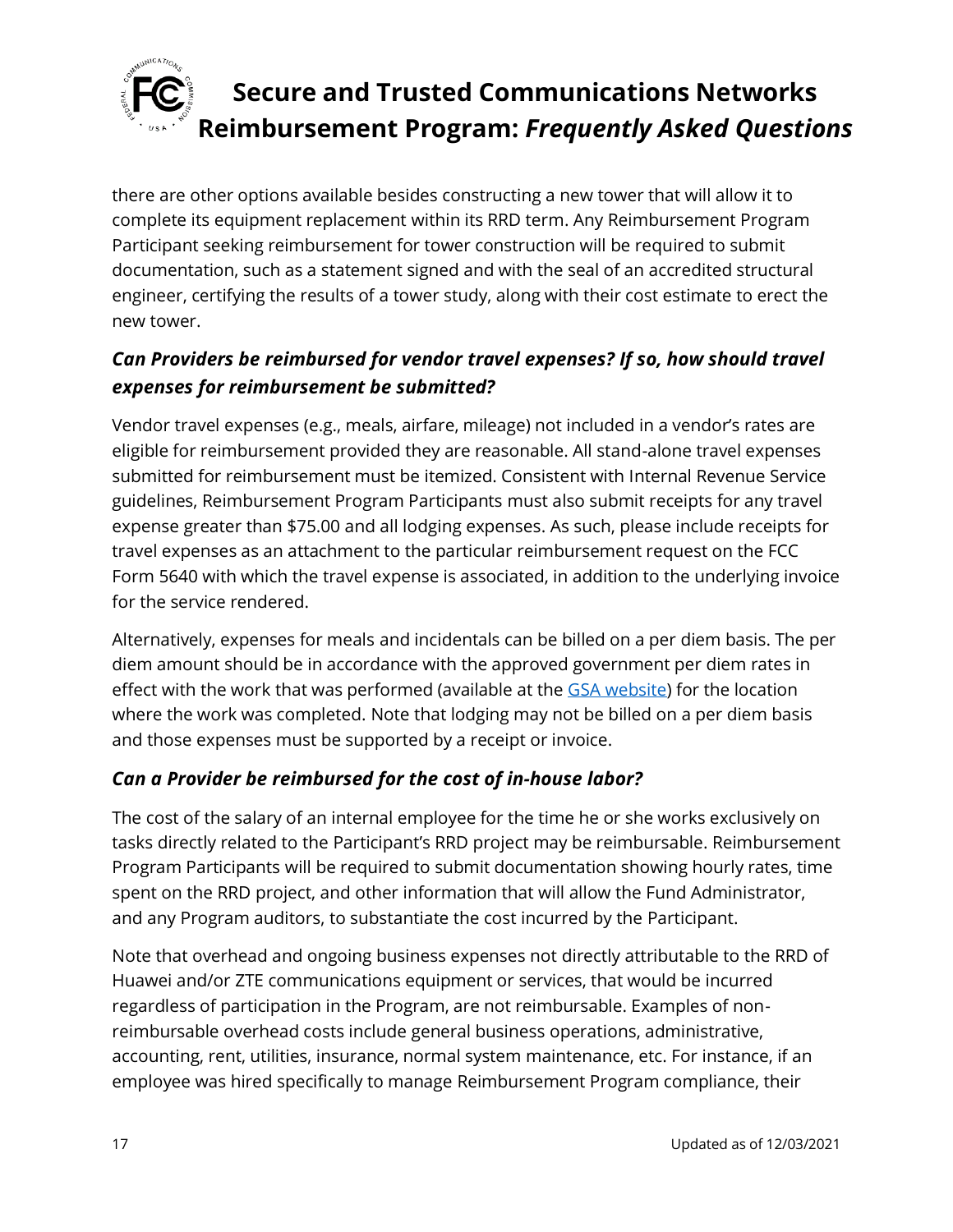

salary and benefits may be reimbursable, but only that portion of the salary (i.e., hours) directly related to the Program - hours working on general business operations not related to the Program will not be reimbursable.

Providers are not permitted to sell services to themselves and employees are not permitted to sell consulting services to the Provider.

### *What does the Project Management Category in the Cost Catalog Cover for purposes of cost estimates?*

Providers may consider project management services to include both 'reimbursementrelated' project management services (e.g., FCC Form 5640 planning, preparation and filing support, invoice processing, documentation collection and completion) and 'in-the-field' technical project management services (i.e., vendor turnkey or bundled, technical management of on-site equipment removal, replacement, and disposal projects). For purposes of estimating cost using the Cost Catalog, the Project Management categories (in particular 5.7.1 and 5.7.3) are only applicable to estimating cost for 'in-the-field' technical project management services.

'Reimbursement-related' project management services (e.g., FCC Form 5640 planning, preparation and filing support, invoice processing, documentation collection and completion) are not included in the Cost Catalog and should, therefore, be entered by indicating that the cost estimate average is not included in the Cost Catalog and providing the estimated costs and required supporting documentation. Estimates will be reviewed for reasonableness based on the description of services provided relative to the total cost and technical aspects of the project; consideration of the timing of the Participant's removal, replacement, and disposal project; and consideration of the appropriateness of the rate provided given the type of work described.

The rates for 'Reimbursement-related' project management services are anticipated to be lower than those included in the Cost Catalog, which are intended to apply to 'in-the-field' technical project management services.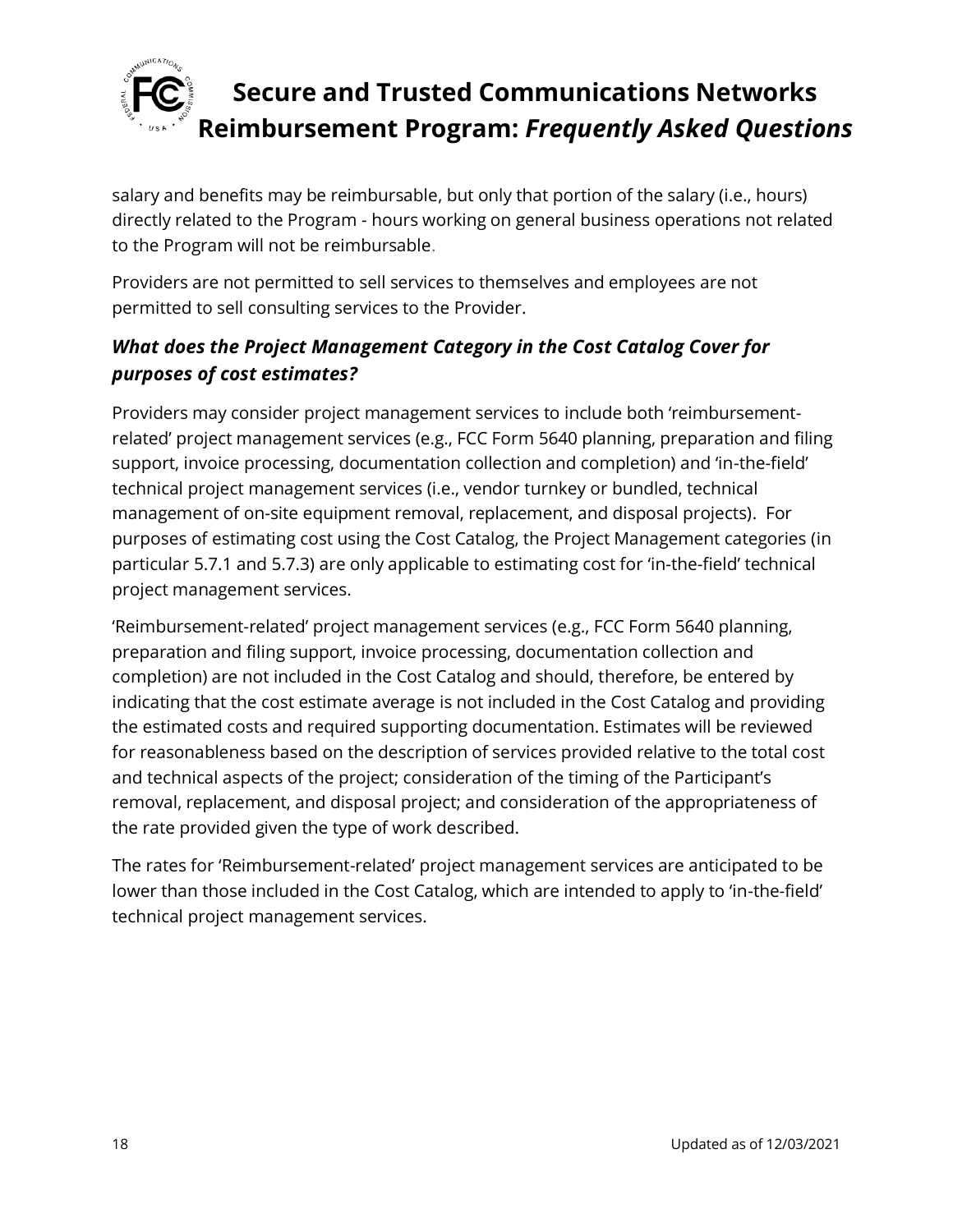

### *How will Reimbursement for disposal costs performed prior to the release of the FCC's guidance on disposal best practices be considered?<sup>16</sup>*

The FCC addressed this question in the Disposal Guidance [Public Notice \(PN DA 21-1234\).](https://docs.fcc.gov/public/attachments/DA-21-1234A1.pdf) Providers of advanced communications services that removed and disposed of covered communications equipment or services prior to the release of PN DA 21-1234 on September 30, 2021 could not have known the best practices provided in Appendix A of that PN. Accordingly, the Commission will take this into account when evaluating compliance with Section 1.50004(j) for disposal occurring prior to the release of these best practices. The Commission expects Providers have acted reasonably, however, in carrying out the safe and secure disposal of covered communications equipment and have retained sufficient documentation to verify the disposal efforts taken. To the extent that covered communications equipment is still in a Provider's custody and not destroyed, providers are encouraged to follow the disposal guidance provided in PN DA 21-1234 going forward.

## *Can the cost of replacing non-Huawei or ZTE (i.e., "third-party") network equipment that is not compatible with replacement equipment be reimbursable?<sup>17</sup>*

Yes. Third-party network equipment that is not compatible with replacement equipment and rendered useless due to the replacement of covered equipment with incompatible replacement equipment may be eligible for reimbursement under the Reimbursement Program. To be considered eligible, the costs associated with the replacement of such equipment must be reasonably necessary to the removal, replacement, and disposal of covered communications equipment and service. That said, the cost of replacing non-Huawei and ZTE customer premises equipment (CPE) is ineligible for reimbursement. *See WCB Finalizes Application Filing Procedures, Cost Catalog, and Replacement List for the Secure and Trusted Communications Networks Reimbursement Program*, WC Docket No. 18-89, Public Notice, DA 21-947, para. 90 (WCB Aug. 3, 2021); *Protecting Against National Security Threats to the Communications Supply Chain Through FCC Programs,* WC Docket No. 18-89, Order on Clarification, DA 21-1339, paras. 6-7 (WCB Oct. 28, 2021).

<sup>16</sup> Added 10/20/2021

<sup>17</sup> Added 12/03/2021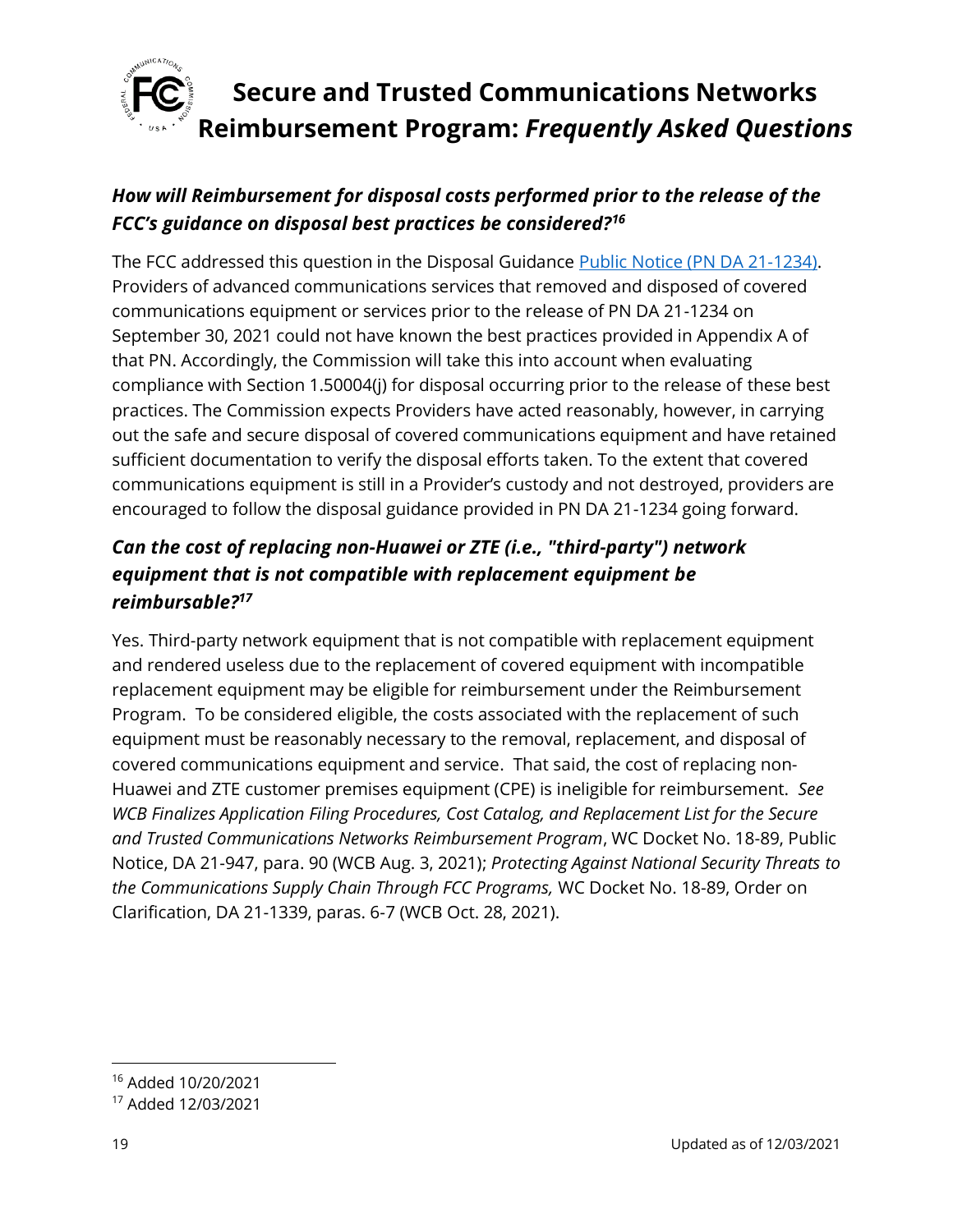

### <span id="page-19-0"></span>**Cost Estimates**

#### *How often can Providers revise cost estimate(s)?*

During the filing window, Applicants may revise their cost estimates as many times as needed. Once their application has been submitted and while it is being reviewed, i.e., prior to being deemed eligible and receiving notification of their allocation, Applicants cannot amend their cost estimates unless (1) specifically asked to revise their estimate in response to a RFI from the Reimbursement Program Fund Administrator or (2) the Applicant has notified the Reimbursement Program Fund Administrator of its intent to amend its application and has contacted the Fund Administrator Help Desk via email or phone. As a general matter, amendments to an FCC Form 5640 Application Request for Funding Allocation that would result in an increase to the total cost estimate will be denied. Postallocation throughout the reimbursement process, Reimbursement Program Participants must revise their cost estimate if either a) costs are not fully supported by a vendor quote or b) a vendor's quoted cost has changed. Updated, current vendor quotes must be filed with the Commission prior to submitting a reimbursement claim associated with the vendor or supplier.

#### *Can Providers include contingency amounts to their estimates?*

No, contingency amounts will not be accepted as part of an Applicant's cost estimate submission. Post allocation issuance, Reimbursement Program Participants can revise their cost estimates, through a modification filing if they learn of additional expenses or higher costs than those previously entered.

#### *If a cost estimate has been approved during the estimate review phase, will all invoices associated with that cost estimate also be considered reimbursable?*

During the estimate review phase, the FCC and Fund Administrator will conduct a detailed review of all estimates submitted, requesting further information if needed. Invoice submissions will undergo a separate thorough review process even if the cost estimate has already been approved.

When a Reimbursement Program Participant later submits a Reimbursement Claim Request for an expense that was approved during the cost estimate review phase, that submission will be reviewed for sufficiency of documentation (e.g., a valid vendor invoice) and consideration of whether the Participant has made any changes in its transition plan as indicated through other submissions or cost estimate modifications.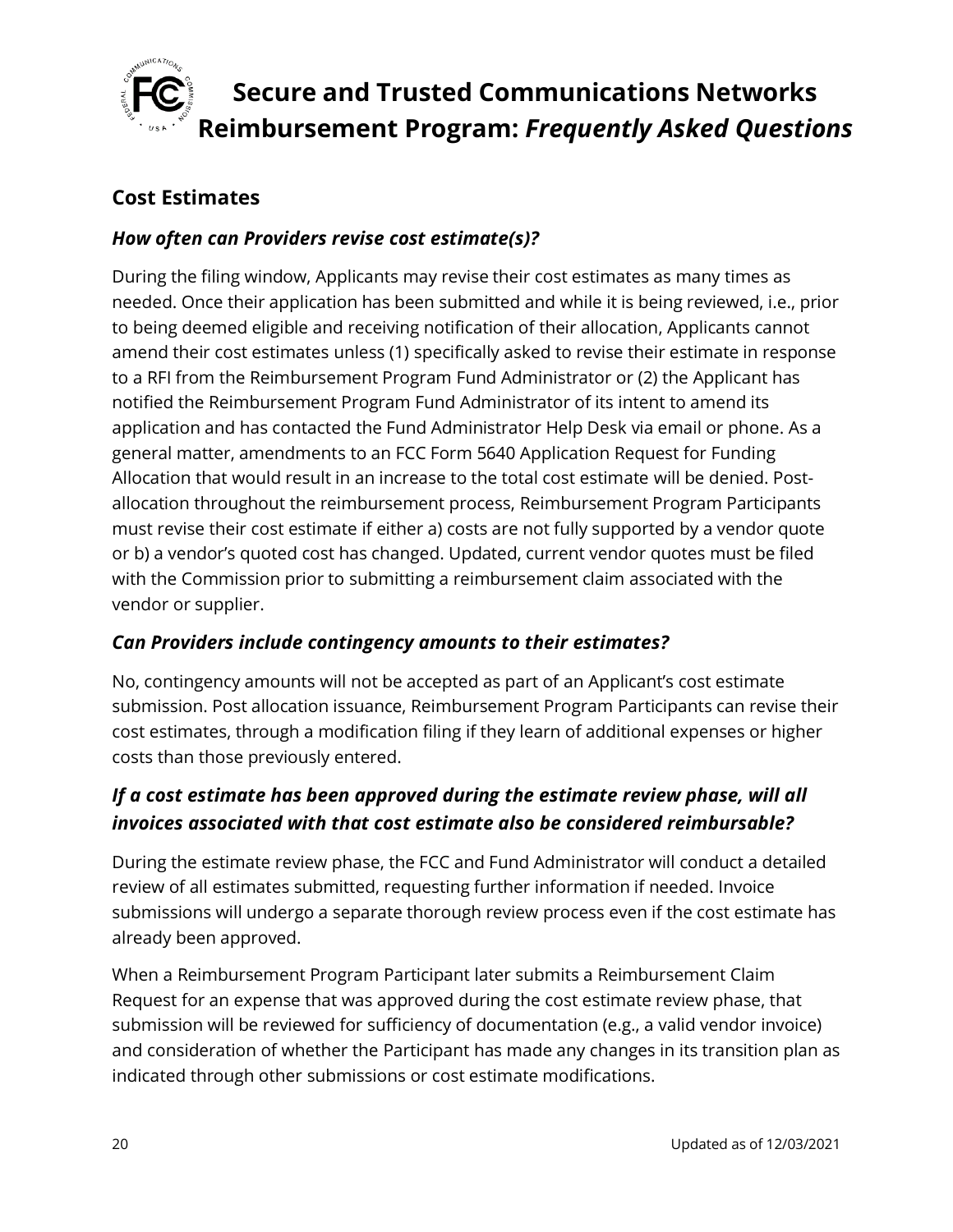

If the actual cost of the equipment or service has increased above what the Participant estimated, or the Participant purchases equipment or services that are different from what it reported when submitting its cost estimates, the Participant will be asked to revise and resubmit its estimate to reflect the updated understanding of expenses. The FCC and Fund Administrator will review this documentation and recommend payment for those revised expenses deemed reasonable. Funding allocations will not be adjusted once issued, and Participants will only be reimbursed for reasonable expenses actually incurred up to the amount of the allocation even if their plans change or actual costs exceed the amount of the funding allocation.

### *What documentation is required when submitting cost estimates for in-house labor?*

If an Applicant intends to use in-house labor to perform tasks related to the Reimbursement Program, they may be eligible for reimbursement if adequately supported. All internal labor costs that an Applicant expects to incur in conjunction with the Program and for which it intends to seek reimbursement must be included in its cost estimate. When filing cost estimates not based on the Cost Catalog, internal labor costs should be estimated on a per hour basis for each Program-related task, providing both an estimate of labor hours to be incurred for each Program-related task and the internal labor rate to be used. The cost estimate for each task will equal the estimate of the total hours per task multiplied by the per hour internal labor rate, which may include salary and benefits. As with all cost estimates, Applicants must certify that the estimates are made in good faith.

If an Applicant's cost estimate includes internal labor costs, it should upload the following supporting documentation to its estimate:

- A listing of the tasks it expects to perform during the Program, including the estimated hours per task, the internal labor rate to be applied, and the total dollar amount for the task
- A breakdown of how each internal labor rate is calculated, showing the salary and benefits

In its review and assignment of an allocation, the FCC and Fund Administrator will exercise its discretion in determining the reasonableness of hours and/or labor rates. Applicants should anticipate and be prepared to provide justification if additional information is requested as to why the total labor amount entered is above that listed in the Cost Catalog. During the reimbursement period or at account closing, the FCC and/or Fund Administrator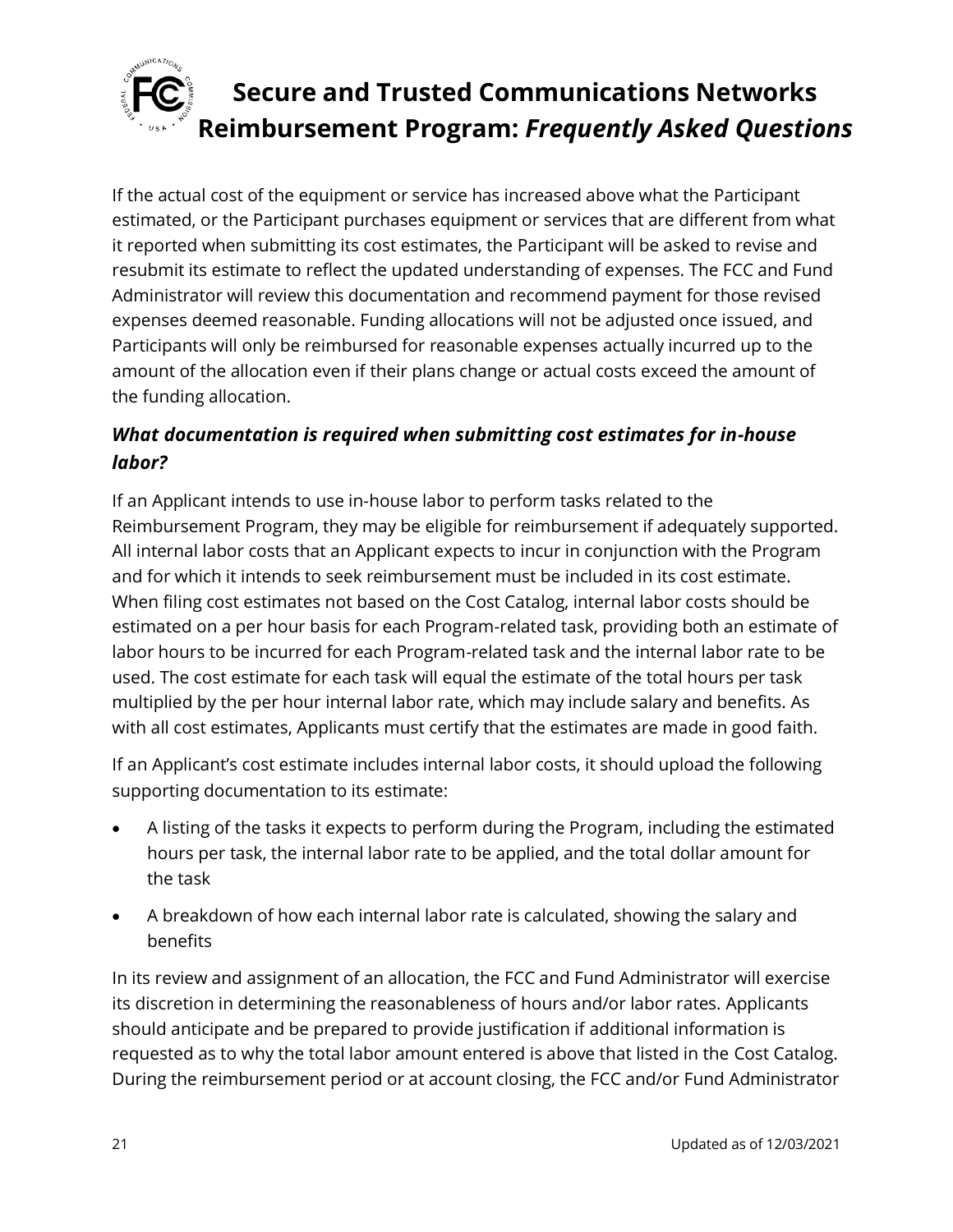

may request additional supporting information for internal labor costs, such as payroll, human resources, or financial records.

### <span id="page-21-0"></span>**Reimbursement & Payment Process**

### *When and how can Providers submit reimbursement claims for actual costs incurred?*

Reimbursement Program Participants can submit Reimbursement Claim Requests after they have incurred expenses and received their funding allocation as part of the application process. Participants submit reimbursement claims via the online portal using FCC Form 5640 Reimbursement Claim Request and will need to include supporting invoices and other cost documentation with the submission. Detailed guidance will be provided on how to submit Reimbursement Claim Requests via the online portal.

Participants can submit multiple Reimbursement Claim Requests via the online portal as they incur expenses throughout the reimbursement period. Participants are required to link actual costs incurred and the supporting invoice documentation to their itemized cost estimates. Participants must submit invoices through the online portal as attachments to their Reimbursement Claim Request.

Participants must file at least one Reimbursement Claim Request within one year of when the Commission approves the Provider's Application Request for Funding Allocation or the allocation will revert back to the Commission. Participants have one year from the initial disbursement of funds to complete the permanent RRD term of covered communications equipment or services unless and until they request and receive a term extension from the FCC. Participants can not submit Reimbursement Claim Requests for costs incurred after the end of their RRD term.

#### *What standard will be applied to determine whether a cost is reimbursable?*

The FCC uses a "costs reasonably incurred" standard when determining whether a cost is reimbursable. This standard focuses on whether the cost is reasonably incurred for the removal, replacement, and disposal of Huawei/ZTE equipment and services. In evaluating the replacement, the Commission focuses on reasonable costs for a comparable replacement. For an additional discussion on the difference between a comparable replacement and a technology upgrade for purposes of the Reimbursement Program, *see Third R&O*, FCC 21-86, paras. 86-92.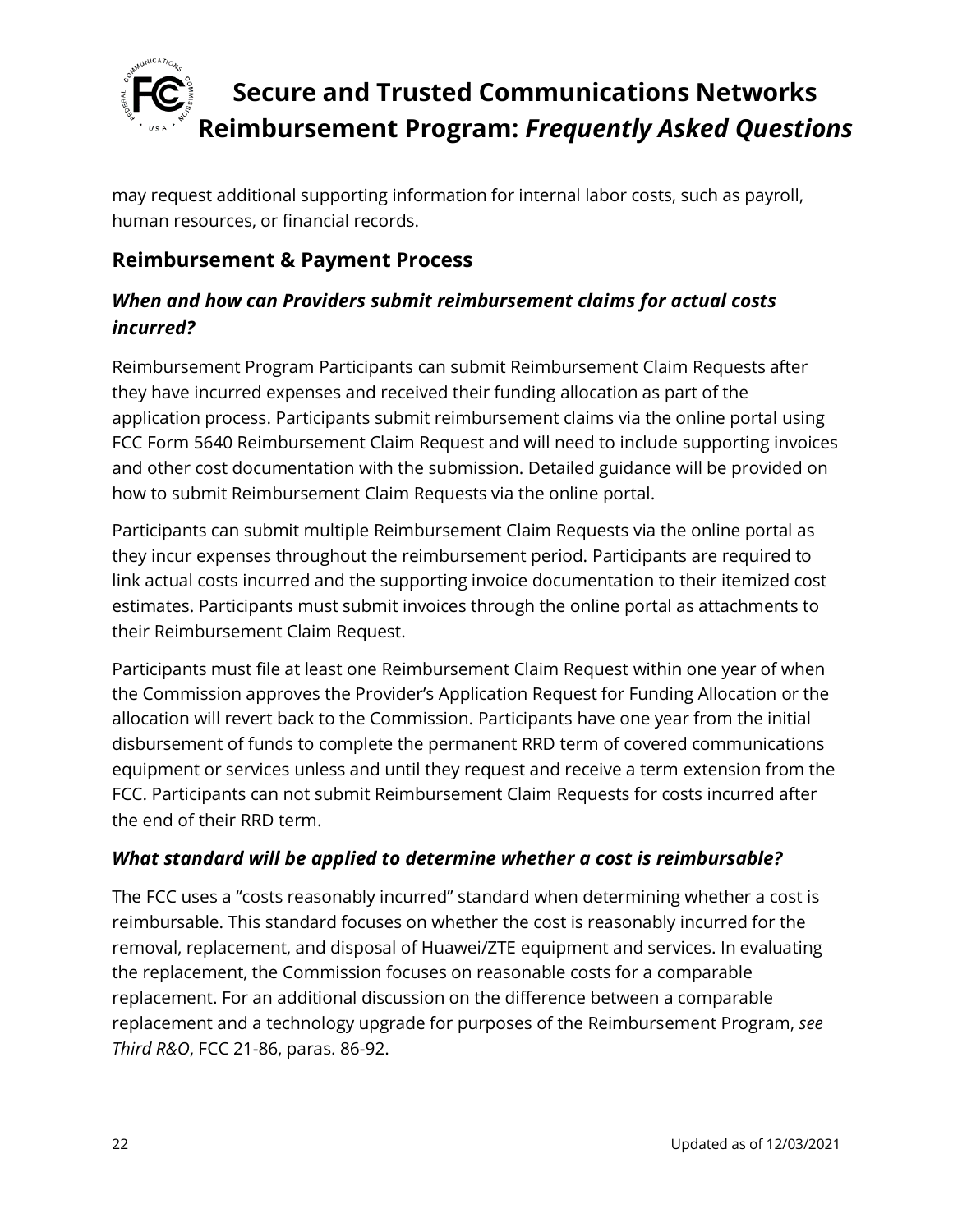

A Participant's request for payment will be evaluated by the Fund Administrator and the FCC based on information provided by the Participant in their FCC Form 5640 Reimbursement Claim Request filing. To determine whether the expense was 'reasonably incurred', they will consider whether the cost is typically incurred when transitioning from covered communications equipment and services to a replacement, the costs in relation to alternative equipment and services, and the capabilities and functions performed by the replacement equipment and services as compared to the equipment and services removed. The Fund Administrator and the FCC will use comparison to the price ranges in the Cost Catalog, review of supporting invoice documentation provided, comparison to similar RRD project requests, and consideration of any additional justification or explanation submitted by the Participant. The approval process is designed to ensure reasonably incurred expenses are paid while at the same time guarding against waste, fraud, and abuse associated with the disbursement of federal funding. The FCC developed the Cost Catalog, with the input of industry stakeholders, to provide guidance on a range of market prices for expenses that Participants may incur as they replace Huawei and/or ZTE equipment or services.

#### *What supporting detail is required for reimbursement of expenses?<sup>18</sup>*

Before submitting a Reimbursement Claim Request, Participants will need to provide a vendor or supplier quote associated with the invoice in the Reimbursement Claim Request. Participants will be required to link actual costs incurred and the supporting invoice documentation to their itemized cost estimates.

Supporting documentation of the expense incurred must include a valid invoice (including vendor name, date issued, description of contents, etc.), receipt, or other form of documentation that explains the nature and cost of the expense.

Note: The Cost Catalog may not be used as documentation of an incurred expense. The Cost Catalog may only be used to support estimated costs and the Program only reimburses for actual costs reasonably incurred.

Specifically, invoices submitted by Participants for reimbursement must include the following information:

- Name of the vendor providing the service or equipment
- Invoice number (assigned by the vendor)

<sup>18</sup> Updated 12/03/2021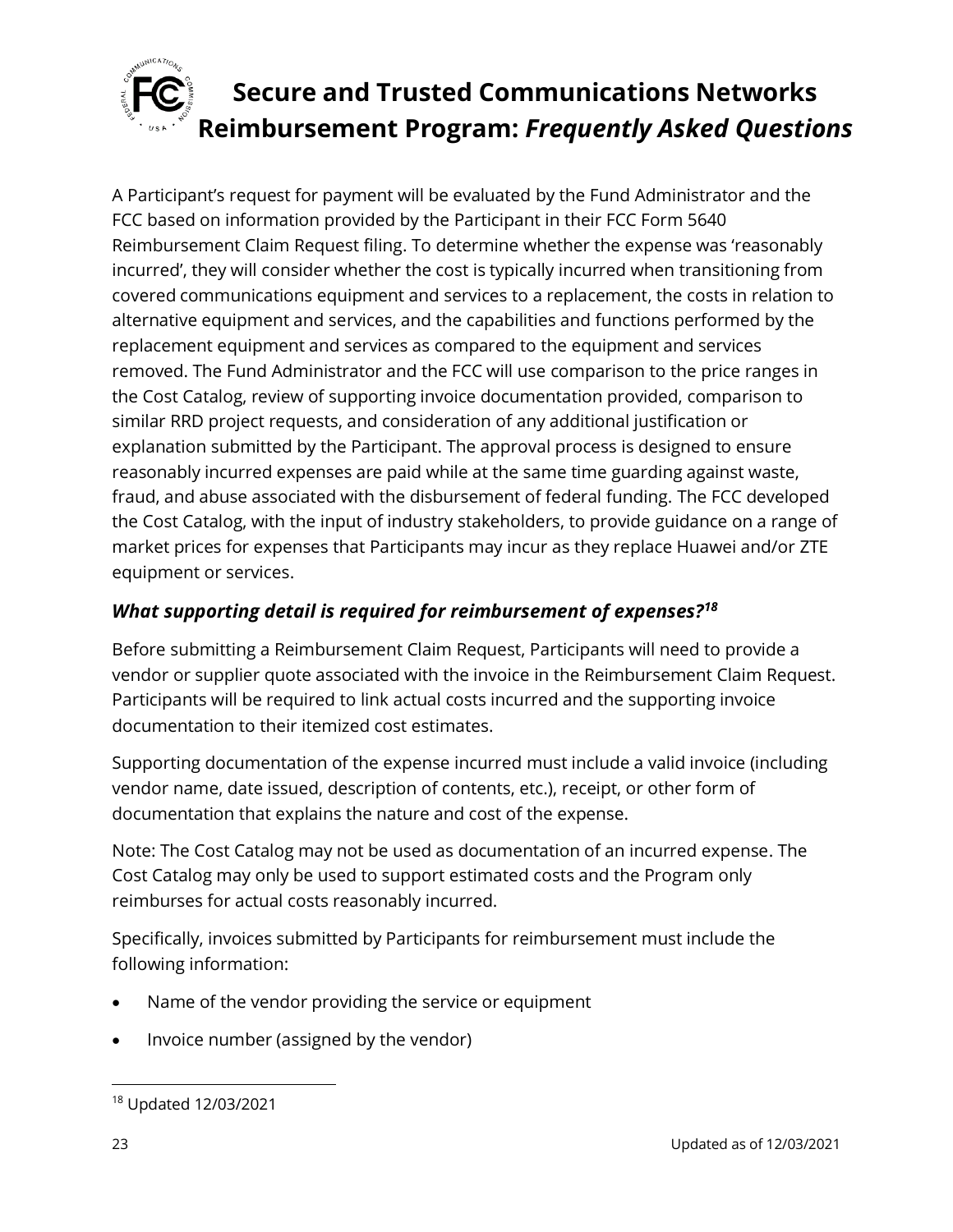

- Invoice date
- Payment due date
- Employer Identification Number (EIN) or Taxpayer Identification Number (TIN) of the vendor
- Description of the service provided, or equipment purchased
- Explanation of why expense is reimbursable under Program guidelines (which may be included in a cover letter)
- Total Invoice amount
- Name of the Provider and Applicant FRN, or name of the Provider incurring the expense
- If costs are associated with a specific site location, include location name/number, and Location ID

### *Do Providers need to revise cost estimates if the actual cost exceeds the previously verified amount?*

Yes. Reimbursement Program Participants will be required to submit a revised cost estimate, by filing a modification application, and provide the rationale for increased costs before a claim in excess of a previously verified amount, at the line item level, will be considered. Participants will be notified via the online portal by the FCC and Fund Administrator through a RFI if a revision is required. Reimbursement will not be made in excess of a Participants available allocation amount. Claims exceeding the available allocation may be submitted as a Reimbursement Claim Request but will not be reviewed for reasonableness or forwarded for payment until, and if, a subsequent allocation is made by the Commission. If a subsequent allocation is not issued by the Commission, then those pending Reimbursement Claim Requests seeking disbursements in excess of the Participant's allocation amount will be denied. Participants may also be asked to provide details on the variance and rationale for increased costs.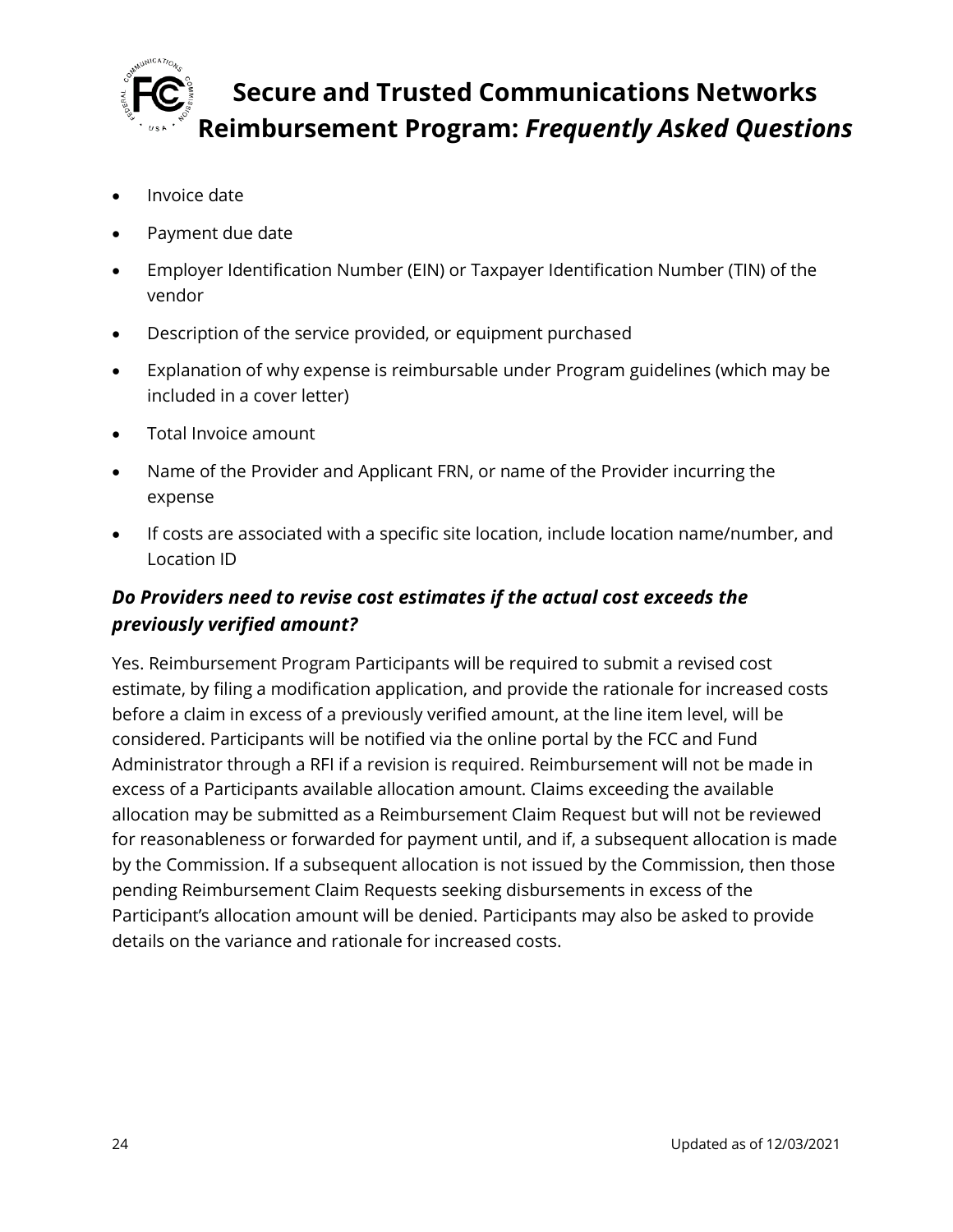

### *If an element of the verified cost estimate was based on the Cost Catalog price, does the Provider need to submit a copy of the vendor quote before requesting reimbursement?*

Yes, Reimbursement Program Participants must submit a copy of the vendor quote, by filing a modification application, before filing a Reimbursement Claim Request for any claims for which the estimated costs were based on the Cost Catalog.

### *What documentation is required when seeking reimbursement for invoices for inhouse labor?*

For internal labor costs to be reimbursable, they must be entirely related to the Participant's RRD project (e.g., the costs would not have been incurred 'but for' the Reimbursement Program). When seeking reimbursement for internal labor, Participants must provide details on a per hour basis for each Program-related task, providing the labor hours incurred for each Program-related task, the internal labor rate used and a total cost. The total cost for each task should therefore equal the total hours per task multiplied by the per hour internal labor rate. Internal labor rates may include salary and benefits.

Specifically, when submitting a reimbursement claim for internal labor, a Participant should provide the following documents (in place of an invoice from a third-party vendor):

- A report detailing the employee name, the employee hourly/labor rates, a description of the work performed for each Program-related task, the number of hours worked, the date(s) of hours worked, and the resulting dollar cost. This report should include an invoice number, invoice date, vendor name (name of the Provider) and vendor EIN/TIN.
- Copies of employee timesheets or paystubs (or Internal Revenue Service Form W-2 or Wage and Tax Statements) showing hours worked on each Program-related task, each day. Timesheet hours must match the totals reported by the task above. Timesheets may come from either the Provider's time and expense reporting systems or can be manually prepared using spreadsheets or other means.

In its review, the FCC and Fund Administrator will exercise its discretion in determining the reasonableness of hours and/or labor rates. Participants should anticipate and be prepared to provide justification if additional information is requested as to why the total labor amount entered is above that listed in the Cost Catalog.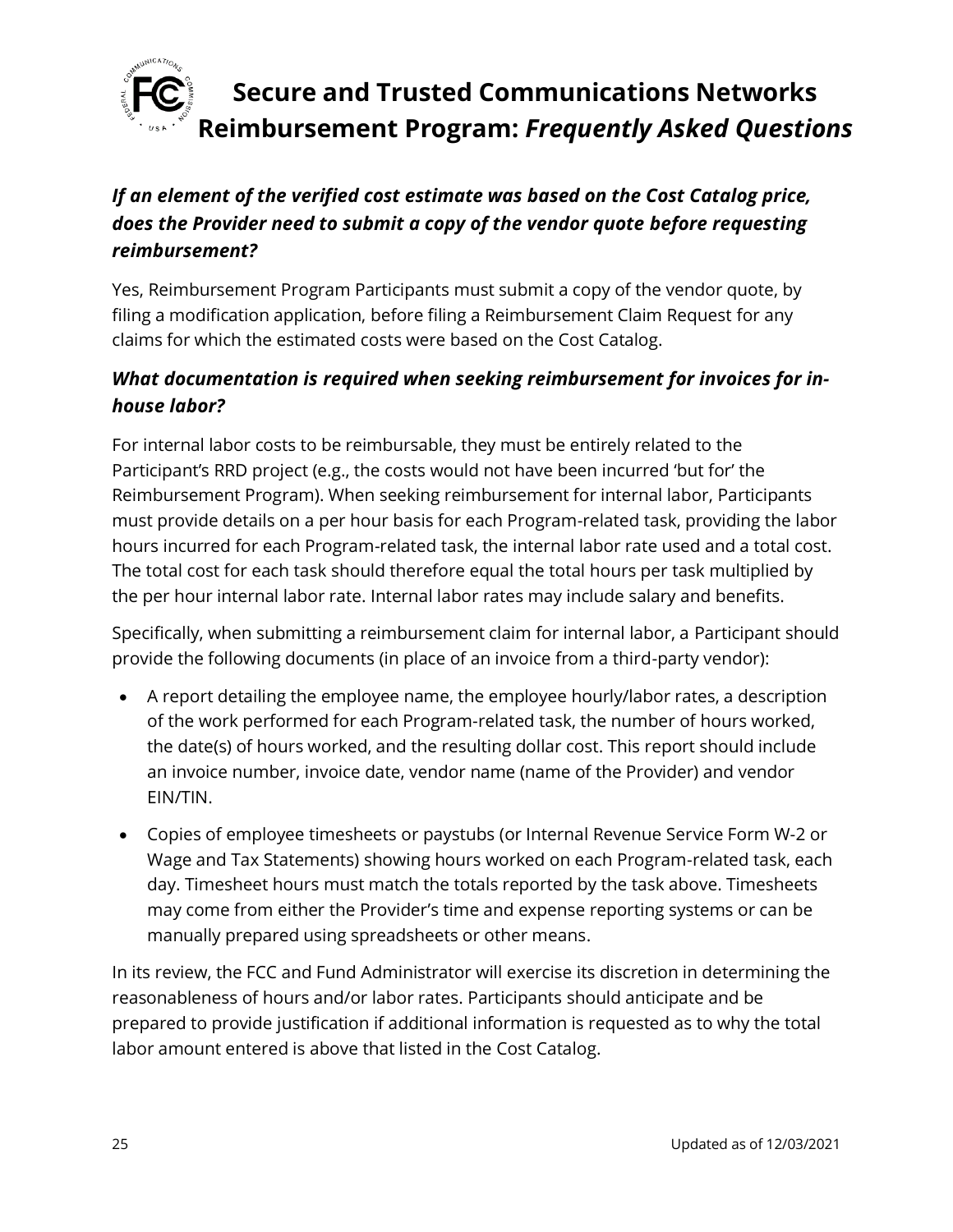

### *Do professional services need to be performed prior to being submitted for reimbursement?*

Reimbursement Program Participants can only seek reimbursement for costs actually incurred. Professional services refer to different types of activities such as legal services, engineering professional services and project management. Project management can include both reimbursement-related project management services (e.g., FCC Form 5640 planning, preparation and filing support, invoice processing, documentation collection and completion) and 'in-the-field' technical project management services (i.e., vendor turnkey or bundled, technical management of on-site equipment removal, replacement, and disposal projects). All professional services, excluding 'in-the-field' project management services, must be completed before the associated cost is submitted for reimbursement.

Please refer to the Cost Catalog for a detailed list of the professional services eligible for reimbursement. For purposes of estimating cost using the Cost Catalog for the initial funding allocation request, Project Management (in particular 5.7.1 and 5.7.3) is limited to estimated costs for 'in-the-field' technical project management services.

#### *What supporting detail is required for reimbursement of professional services?*

All requests for reimbursement for professional services must be accompanied by a supporting vendor invoice.

• Time and Material Billing – All professional services (e.g., legal work and reimbursement-related project management services) excluding engineering professional services or 'in-the-field' technical project management, must be billed as time and materials and not as a fixed fee. For services performed on a 'time and materials' basis, the invoice must identify the individual(s) who completed the work, specify the hours and dates worked by the individual(s), the associated rate(s) per hour, and a detailed description of each activity performed by each person. Invoices will be reviewed for reasonableness based on description of services provided relative to the total cost and technical aspects of the project; consideration of the timing of the Participant's removal, replacement, and disposal project; and consideration of the rate of the individual(s) relative to the type of work performed. For example, invoices covering a variety of legal services and which also include 'reimbursement-related' services (e.g., FCC Form 5640 planning, preparation and filing support, invoice processing, documentation collection and completion) should demonstrate a difference in the rate charged by lawyers performing legal services and other professionals performing FCC Form 5640 planning, preparation and filing support.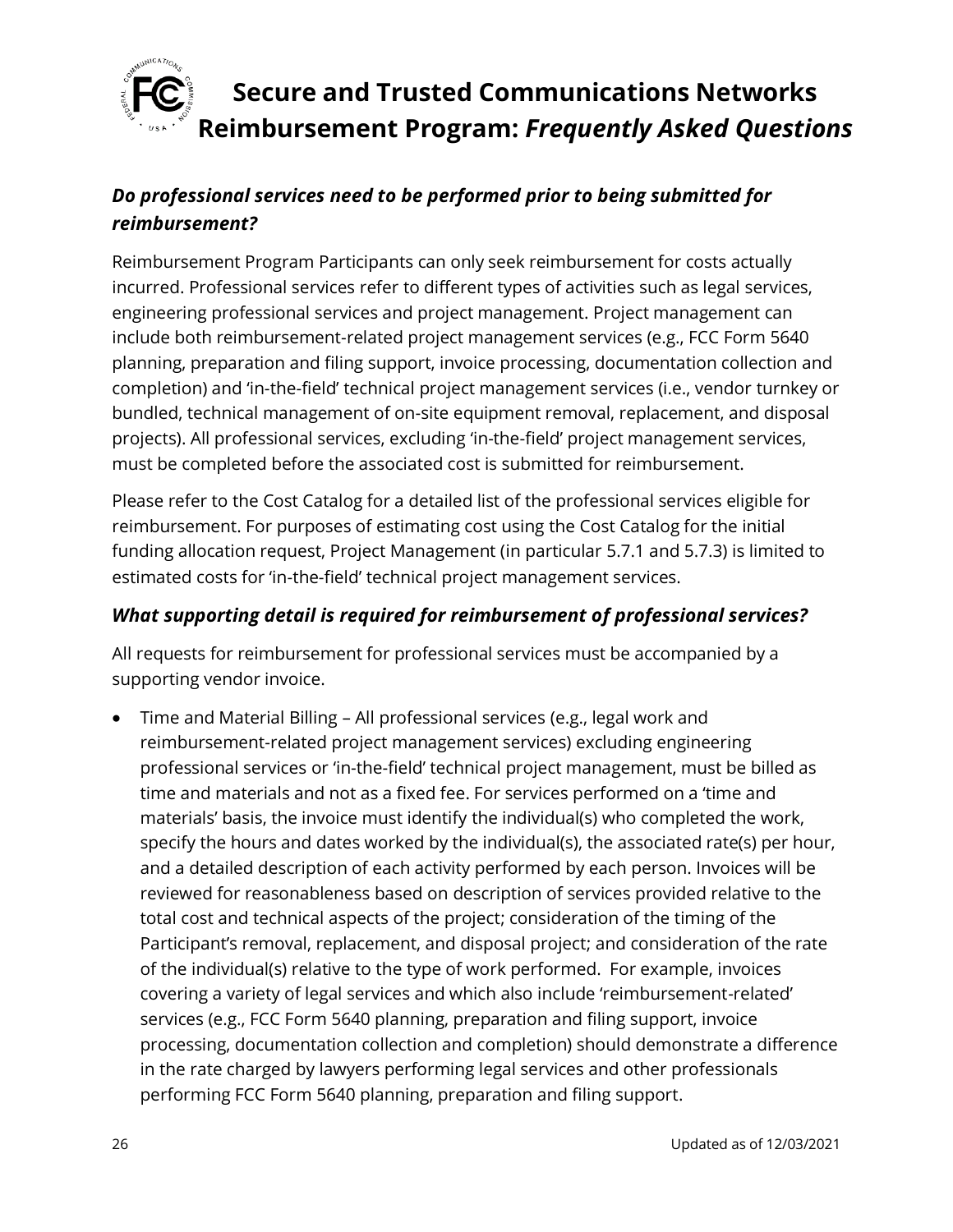

• Fixed Fee Billing – Specific engineering professional services that result in work products or deliverables (e.g., system design, vendor selection, technical bid support, and subcontractor retention and management) may be billed to a Provider as a fixed fee. For professional services billed as fixed fee, the Participant must submit a copy of the vendor invoice and quote that provides a cost and activity 'build-up' to support the expense. Fixed fee invoices must specify the time period covered by the invoice, a description of the services rendered, and the amount due.

#### *When will Providers receive reimbursement payments?*

Providers that are deemed eligible and receive a funding allocation can begin to submit invoices for reimbursement as soon as they receive their allocation. Reimbursement Claim Requests will be reviewed by the Fund Administrator and approved by the FCC. Approved claims will be forwarded to the U.S. Treasury for disbursement. Reimbursement Program Participants will receive reimbursement via Automated Clearing House payments from the U.S. Treasury into the bank account they identify via the DUNS number on file.

There are many variables that affect the timing of receipt of payments, including documentation provided and any additional documentation that may be requested. Participants can facilitate timely processing of requests by ensuring the accuracy of all information entered in their application, attaching any explanatory and/or documentary materials needed to justify an expense, and responding timely to any requests for information from the Fund Administrator. The Participant also must have a registered DUNS number so approved payments can be transferred to the Providers bank account.

#### *How does a Provider submit bank account information to receive payment(s)?*

Applicants must register in SAM.gov using the DUNS number submitted in its FCC Form 5640 Application Request for Funding Allocation in order to be eligible to receive payments from the U.S. Treasury.

Applicants that do not already have a DUNS number and Commercial and Government Entity (CAGE) code are encouraged to register for these identifiers early, as they may take some time to obtain. Applicants can refer to The [Dun & Bradstreet website](https://fedgov.dnb.com/webform/) for more information on obtaining a DUNS number. The [Defense Logistics Agency CAGE portal](https://cage.dla.mil/) has more information on obtaining a CAGE code. The [SAM.Gov Entity Registration Status](https://sam.gov/content/status-tracker)  [Tracker](https://sam.gov/content/status-tracker) also has additional resources regarding the registration process.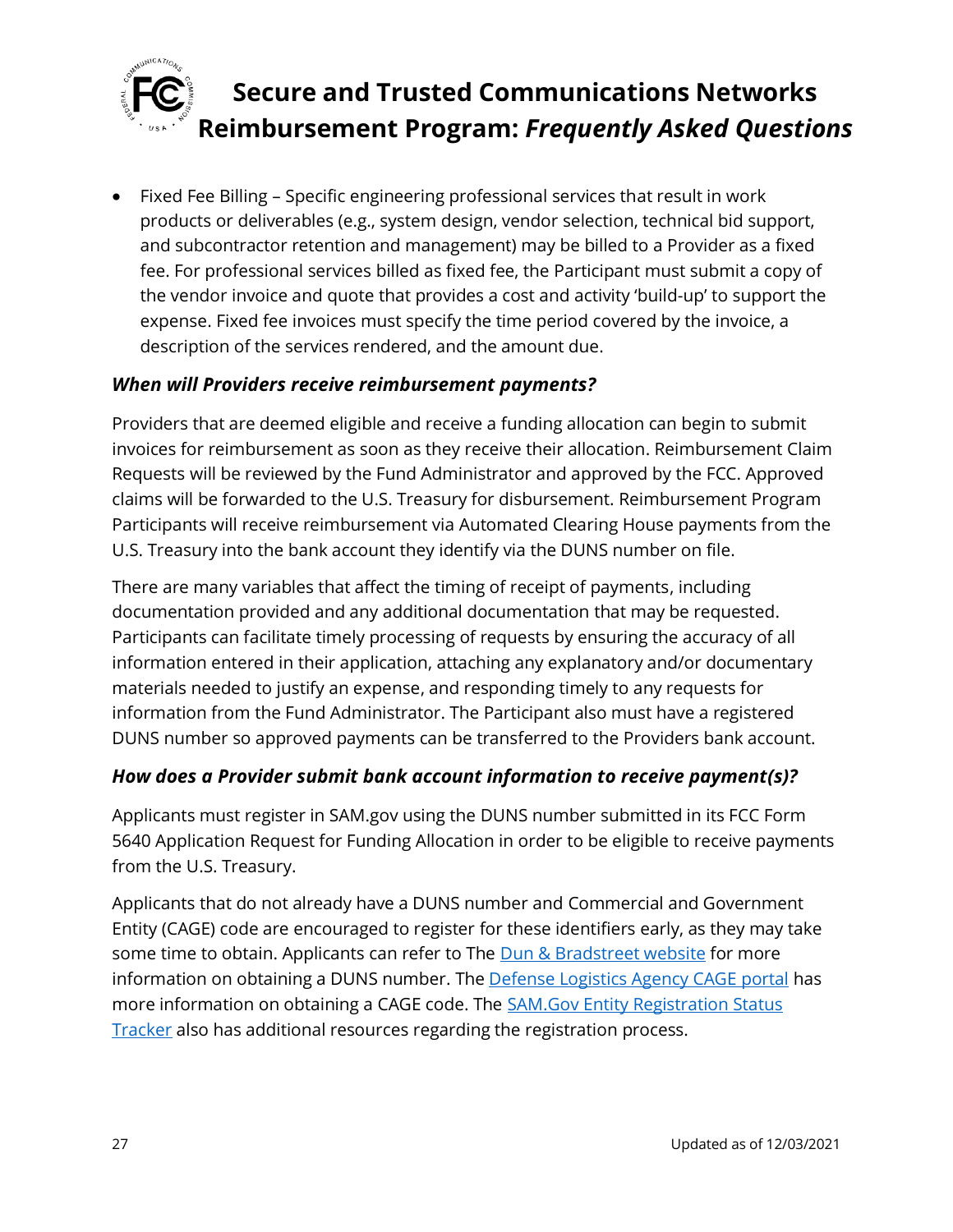

When registering the DUNS in SAM.Gov, Applicants will need to ensure that the Taxpayer Identification Number (TIN) that they input matches the TIN associated with their FCC Registration Number (FRN) in CORES.

### *Must invoices be paid in full prior to submitting them for reimbursement?*

No. Reimbursement can be made based on a cost incurred as evidenced by a valid invoice. Participants do not need to pay an invoice before submitting it for reimbursement. The invoice must show that a valid payment is owed and due on a particular date. All invoices must contain a payment due date in addition to the other metadata requested in the FCC Form 5640.

Many reimbursable expenses will be billed and owed in installments. Participants can submit invoices and other cost documentation as payment of each installment is requested by the vendor. The online portal permits Participants to specify the portion of the invoice – by percentage or dollar amount – for which they are requesting reimbursement. For example, if 10% of the total amount of the sales order is reflected on the invoice with a specific date due, the FCC Form 5640 Reimbursement Claim Request allows Participants to request reimbursement for only that 10% that is due, and to return to the expense to add further cost documentation to the same line item when additional installments become due. Participants can add subsequent invoices to the expense line item at a later date.

### *What happens if Providers don't use all money disbursed for the equipment or services included in a reimbursement claim?<sup>19</sup>*

Reimbursed amounts that are either unused, returned to a vendor, or subsequently found to be ineligible based on supplemental information must be returned to the FCC. Per the FCC's rules, following the expiration of the Reimbursement Claim deadline, any remaining and unclaimed funding allocated to the Program Participant will revert to the Reimbursement Program fund for potential allocation to other Reimbursement Program participants. 47 CFR § 1.50004(g)(2).

### *How will the FCC handle allocations among affiliated Program Participants?* <sup>20</sup>

Each FCC Form 5640 Application Request for Funding Allocation that is filed and granted will receive its own separate funding allocation. As the Wireline Competition Bureau has made clear, "once the Bureau makes a funding allocation determination, the Bureau will

<sup>19</sup> Updated 12/03/2021

<sup>20</sup> Added 12/03/2021